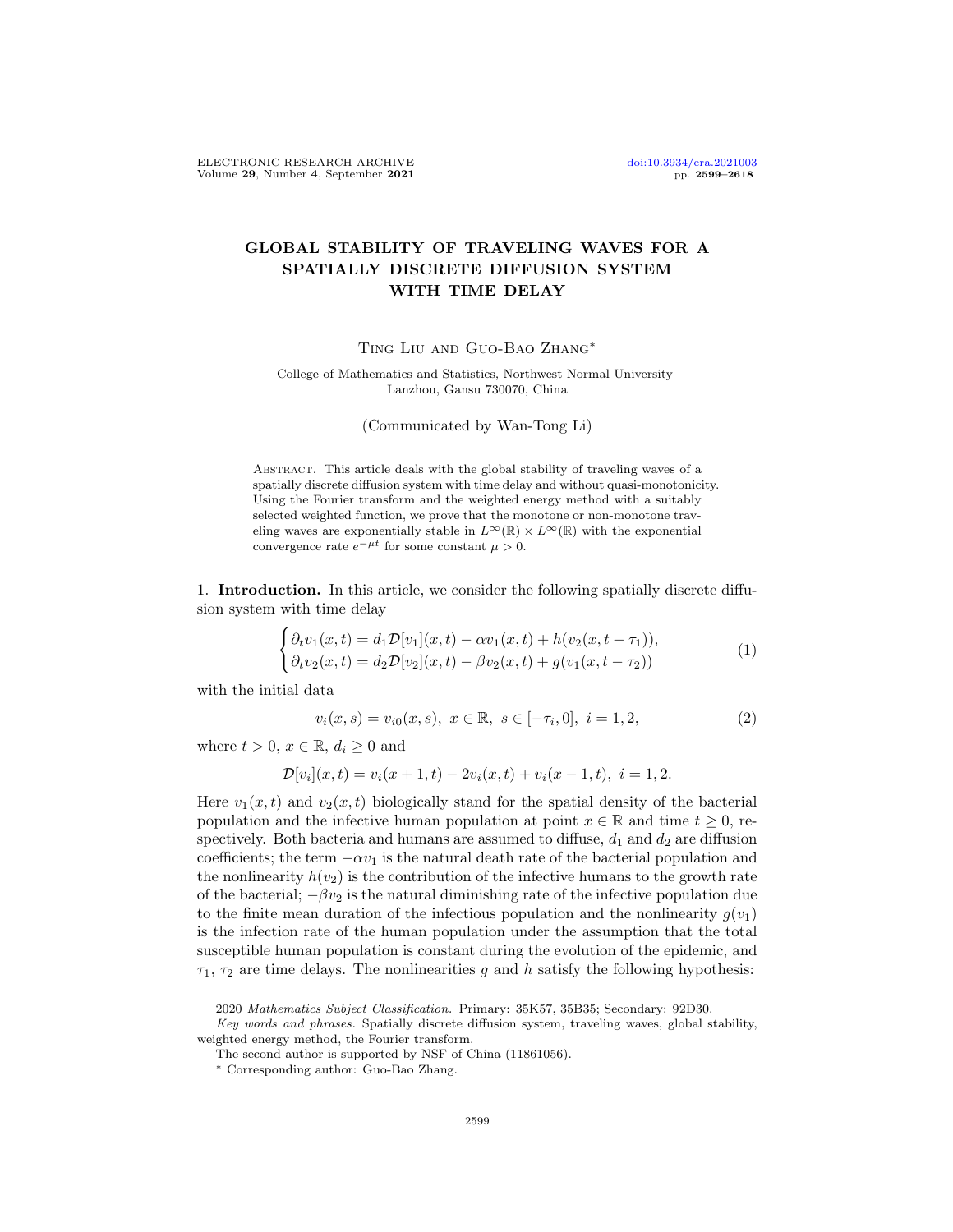(H1):  $g \in C^2([0, K_1], \mathbb{R})$ ,  $g(0) = h(0) = 0$ ,  $K_2 = g(K_1)/\beta > 0$ ,  $h \in C^2([0, K_2],$  $\mathbb{R}$ ,  $h(g(K_1)/\beta) = \alpha K_1$ ,  $h(g(v)/\beta) > \alpha v$  for  $v \in (0, K_1)$ , where  $K_1$  is a positive constant.

According to (H1), the spatially homogeneous system of [\(1\)](#page-0-0) admits two constant equilibria

$$
(v_{1-}, v_{2-}) = \mathbf{0} := (0, 0)
$$
 and  $(v_{1+}, v_{2+}) = \mathbf{K} := (K_1, K_2).$ 

It is clear that  $(H1)$  is a basic assumption to ensure that system  $(1)$  is monostable on  $[\mathbf{0}, \mathbf{K}]$ . When  $g'(u) \ge 0$  for  $u \in [0, K_1]$  and  $h'(v) \ge 0$  for  $v \in [0, K_2]$ , system [\(1\)](#page-0-0) is a quasi-monotone system. Otherwise, if  $g'(u) \geq 0$  for  $u \in [0, K_1]$  or  $h'(v) \geq 0$ for  $v \in [0, K_2]$  does not hold, system [\(1\)](#page-0-0) is a non-quasi-monotone system. In this article, we are interested in the existence and stability of traveling wave solutions of [\(1\)](#page-0-0) connecting two constant equilibria  $(0,0)$  and  $(K_1, K_2)$ . A traveling wave solution (in short, traveling wave) of  $(1)$  is a special translation invariant solution of the form  $(v_1(x, t), v_2(x, t)) = (\phi_1(x + ct), \phi_2(x + ct))$ , where  $c > 0$  is the wave speed. If  $\phi_1$  and  $\phi_2$  are monotone, then  $(\phi_1, \phi_2)$  is called a traveling wavefront. Substituting  $(\phi_1(x + ct), \phi_2(x + ct))$  into [\(1\)](#page-0-0), we obtain the following wave profile system with the boundary conditions

<span id="page-1-2"></span>
$$
\begin{cases}\nc\phi_1'(\xi) = d_1 \mathcal{D}[\phi_1](\xi) - \alpha \phi_1(\xi) + h(\phi_2(\xi - c\tau_1)), \\
c\phi_2'(\xi) = d_2 \mathcal{D}[\phi_2](\xi) - \beta \phi_2(\xi) + g(\phi_1(\xi - c\tau_2)), \\
(\phi_1, \phi_2)(-\infty) = (v_1_-, v_2_-, \quad (\phi_1, \phi_2)(+\infty) = (v_{1+}, v_{2+}),\n\end{cases} (3)
$$

where  $\xi = x + ct, ' = \frac{d}{d\xi}, \mathcal{D}[\phi_i](\xi) = \phi_i(\xi + 1) - 2\phi_i(\xi) + \phi_i(\xi - 1), i = 1, 2.$ System [\(1\)](#page-0-0) is a discrete version of classical epidemic model

$$
\begin{cases} \partial_t v_1(x,t) = d_1 \partial_{xx} v_1(x,t) - a_1 v_1(x,t) + h(v_2(x,t-\tau_1)), \\ \partial_t v_2(x,t) = d_2 \partial_{xx} v_2(x,t) - a_2 v_2(x,t) + g(v_1(x,t-\tau_2)). \end{cases} (4)
$$

The existence and stability of traveling waves of [\(4\)](#page-1-0) have been extensively studied, see [\[7,](#page-18-0) [19,](#page-19-0) [21,](#page-19-1) [24\]](#page-19-2) and references therein. Note that system [\(1\)](#page-0-0) is also a delay version of the following system

<span id="page-1-1"></span><span id="page-1-0"></span>
$$
\begin{cases} \partial_t v_1(x,t) = d_1 \mathcal{D}[v_1](x,t) - a_1 v_1(x,t) + h(v_2(x,t)), \\ \partial_t v_2(x,t) = d_2 \mathcal{D}[v_2](x,t) - a_2 v_2(x,t) + g(v_1(x,t)). \end{cases} (5)
$$

When system [\(5\)](#page-1-1) is a quasi-monotone system, Yu, Wan and Hsu [\[27\]](#page-19-3) established the existence and stability of traveling waves of [\(5\)](#page-1-1). To the best of our knowledge, when systems  $(1)$  and  $(5)$  are non-quasi-monotone systems, no result on the existence and stability of traveling waves has been reported. We should point out that the existence of traveling waves of [\(1\)](#page-0-0) can be easily obtained. Hence, the main purpose of the current paper is to establish the stability of traveling waves of [\(1\)](#page-0-0).

The stability of traveling waves for the classical reaction-diffusion equations with and without time delay has been extensively investigated, see e.g., [\[4,](#page-18-1) [9,](#page-18-2) [10,](#page-18-3) [12,](#page-18-4) [13,](#page-18-5) [14,](#page-18-6) [16,](#page-18-7) [22,](#page-19-4) [24\]](#page-19-2). Compared to the rich results for the classical reaction-diffusion equations, limited results exist for the spatial discrete diffusion equations. Chen and Guo [\[1\]](#page-18-8) took the squeezing technique to prove the asymptotic stability of traveling waves for discrete quasilinear monostable equations without time delay. Guo and Zimmer [\[5\]](#page-18-9) proved the global stability of traveling wavefronts for spatially discrete equations with nonlocal delay effects by using a combination of the weighted energy method and the Green function technique. Tian and Zhang [\[19\]](#page-19-0) investigated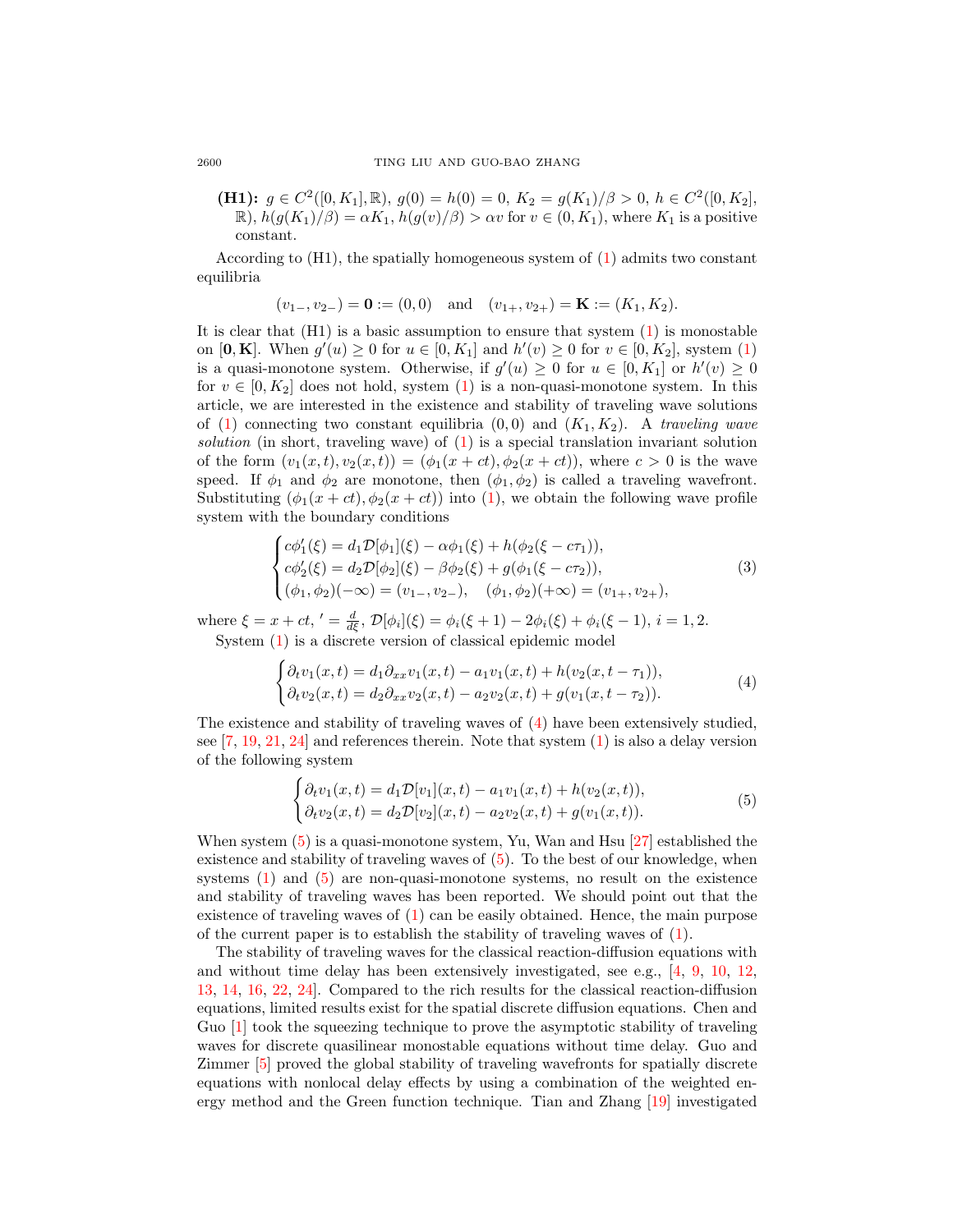the global stability of traveling wavefronts for a discrete diffusive Lotka-Volterra competition system with two species by the weighted energy method together with the comparison principle. Later on, Chen, Wu and Hsu [\[2\]](#page-18-10) employed the similar method to show the global stability of traveling wavefronts for a discrete diffusive Lotka-Volterra competition system with three species. We should point out that the methods for the above stability results heavily depend on the monotonicity of equations and the comparison principle. However, the most interesting cases are the equations without monotonicity. It is known that when the evolution equations are non-monotone, the comparison principle is not applicable. Thus, the methods, such as the squeezing technique, the weighted energy method combining with the comparison principle are not valid for the stability of traveling waves of the spatial discrete diffusion equations without monotonicity.

Recently, the technical weighted energy method without the comparison principle has been used to prove the stability of traveling waves of nonmonotone equations, see Chern et al.  $[3]$ , Lin et al.  $[10]$ , Wu et al.  $[22]$ , Yang et al.  $[24]$ . In particular, Tian et al. [\[20\]](#page-19-5) and Yang et al. [\[26\]](#page-19-6), respectively, applied this method to prove the local stability of traveling waves for nonmonotone traveling waves for spatially discrete reaction-diffusion equations with time delay. Later, Yang and Zhang [\[25\]](#page-19-7) established the stability of non-monotone traveling waves for a discrete diffusion equation with monostable convolution type nonlinearity. Unfortunately, the local stability (the initial perturbation around the traveling wave is properly small in a weighted norm) of traveling waves can only be obtained. Very recently, Mei et al. [\[15\]](#page-18-12) developed a new method to prove the global stability of the oscillatory traveling waves of local Nicholson's blowflies equations. This method is based on some key observations for the structure of the govern equations and the anti-weighted energy method together with the Fourier transform. Later on, Zhang [\[28\]](#page-19-8) and Xu et al. [\[23\]](#page-19-9), respectively, applied this method successfully to a nonlocal dispersal equation with time delay and obtained the global stability of traveling waves. More recently, Su and Zhang [\[17\]](#page-18-13) further studied a discrete diffusion equation with a monostable convolution type nonlinearity and established the global stability of traveling waves with large speed. Motivated by the works [\[15,](#page-18-12) [28,](#page-19-8) [23,](#page-19-9) [17,](#page-18-13) [18\]](#page-19-10), in this paper, we shall extend this method to study the global stability of traveling waves of spatial discrete diffusion system [\(1\)](#page-0-0) without quasi-monotonicity.

The rest of this paper is organized as follows. In Section 2, we present some preliminaries and summarize our main results. Section 3 is dedicated to the global stability of traveling waves of  $(1)$  by the Fourier transform and the weighted energy method, when  $h(u)$  and  $g(u)$  are not monotone.

2. Preliminaries and main results. In this section, we first give the equivalent integral form of the initial value problem of  $(1)$  with  $(2)$ , then recall the existence of traveling waves of [\(1\)](#page-0-0), and finally state the main result on the global stability of traveling waves of [\(1\)](#page-0-0). Throughout this paper, we assume  $\tau_1 = \tau_2 = \tau$ .

First of all, we consider the initial value problem [\(1\)](#page-0-0) with [\(2\)](#page-0-1), i.e.,

<span id="page-2-0"></span>
$$
\begin{cases}\n\partial_t v_1(x,t) = d_1 \mathcal{D}[v_1](x,t) - \alpha v_1(x,t) + h(v_2(x,t-\tau)), \\
\partial_t v_2(x,t) = d_2 \mathcal{D}[v_2](x,t) - \beta v_2(x,t) + g(v_1(x,t-\tau)), \\
v_i(x,s) = v_{i0}(x,s), \ x \in \mathbb{R}, \ s \in [-\tau, 0], \ i = 1, 2.\n\end{cases}
$$
\n(6)

According to [\[8\]](#page-18-14), with aid of modified Bessel functions, the solution to the initial value problem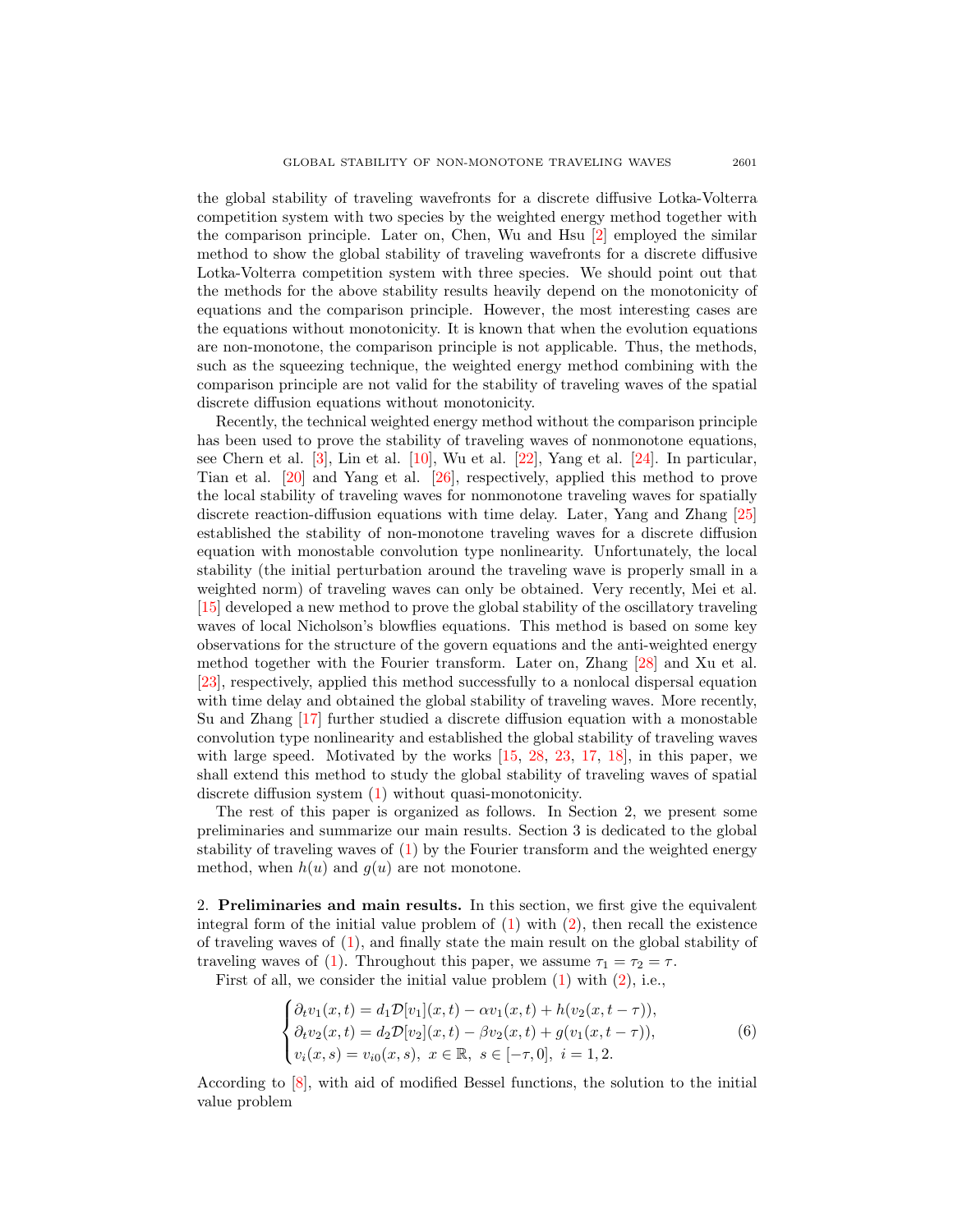$$
\begin{cases} \partial_t u(x,t) = d[u(x+1,t) - 2u(x,t) + u(x-1,t)], \ x \in \mathbb{R}, \ t > 0, \\ u(x,0) = u_0(x), \ x \in \mathbb{R}, \end{cases}
$$

can be expressed by

$$
u(x,t) = (S(t)u_0)(x) = e^{-2dt} \sum_{m=-\infty}^{\infty} \mathbf{I}_m(2dt)u_0(x-m),
$$

where  $u_0(\cdot) \in L^{\infty}(\mathbb{R})$ ,  $\mathbf{I}_m(\cdot)$ ,  $m \geq 0$  are defined as

<span id="page-3-2"></span><span id="page-3-1"></span><span id="page-3-0"></span>
$$
\mathbf{I}_m(t) = \sum_{k=0}^{\infty} \frac{(t/2)^{m+2k}}{k!(m+k)!},
$$

and  $\mathbf{I}_m(t) = \mathbf{I}_{-m}(t)$  for  $m < 0$ . Moreover,

$$
\mathbf{I}'_m(t) = \frac{1}{2} [\mathbf{I}_{m+1}(t) + \mathbf{I}_{m-1}(t)], \ \forall t > 0, m \in \mathbb{Z},
$$
\n(7)

and  $I_m(0) = 0$  for  $m \neq 0$  while  $I_0 = 1$ , and  $I_m(t) \geq 0$  for any  $t \geq 0$ . In addition, one has

$$
e^{-t} \sum_{m=-\infty}^{\infty} \mathbf{I}_m(t) = e^{-t} [\mathbf{I}_0(t) + 2\mathbf{I}_1(t) + 2\mathbf{I}_2(t) + \mathbf{I}_3(t) + \cdots] = 1.
$$
 (8)

Thus, the solution  $(v_1(x, t), v_2(x, t))$  of [\(6\)](#page-2-0) can be expressed as

$$
\begin{cases}\nv_1(x,t) = e^{-(2d_1+\alpha)t} \sum_{m=-\infty}^{\infty} \mathbf{I}_m(2d_1t)v_{10}(x-m,0) \\
+ \sum_{m=-\infty}^{\infty} \int_0^t e^{-(2d_1+\alpha)(t-s)} \mathbf{I}_m(2d_1(t-s))(h(v_2(x-m,s-\tau)))ds, \\
v_2(x,t) = e^{-(2d_2+\beta)t} \sum_{m=-\infty}^{\infty} \mathbf{I}_m(2d_2t)v_{20}(x-m,0) \\
+ \sum_{m=-\infty}^{\infty} \int_0^t e^{-(2d_2+\beta)(t-s)} \mathbf{I}_m(2d_2(t-s))(g(v_1(x-m,s-\tau)))ds.\n\end{cases} \tag{9}
$$

In fact, by  $[8]$ , Lemma 2.1], we can differentiate the series on t variable in  $(9)$ . Using the recurrence relation  $(7)$ , we obtain

$$
\partial_t v_1(x,t)
$$
\n
$$
= -(2d_1 + \alpha)e^{-(2d_1 + \alpha)t} \sum_{m=-\infty}^{\infty} \mathbf{I}_m(2d_1t)v_{10}(x - m, 0)
$$
\n
$$
+ e^{-(2d_1 + \alpha)t} \sum_{m=-\infty}^{\infty} 2d_1 \mathbf{I}'_m(2d_1t)v_{10}(x - m, 0)
$$
\n
$$
+ \sum_{m=-\infty}^{\infty} \mathbf{I}_m(0)(h(v_2(x - m, t - \tau)))
$$
\n
$$
- (2d_1 + \alpha) \sum_{m=-\infty}^{\infty} \int_0^t e^{-(2d_1 + \alpha)(t - s)} \mathbf{I}_m(2d_1(t - s))(h(v_2(x - m, s - \tau)))ds
$$
\n
$$
+ \sum_{m=-\infty}^{\infty} \int_0^t e^{-(2d_1 + \alpha)(t - s)} 2d_1 \mathbf{I}'_m(2d_1(t - s))(h(v_2(x - m, s - \tau)))ds
$$
\n
$$
= d_1[v_1(x + 1, t) - 2v_1(x, t) + v_1(x - 1, t)] - \alpha v_1(x, t) + h(v_2(x, t - \tau))
$$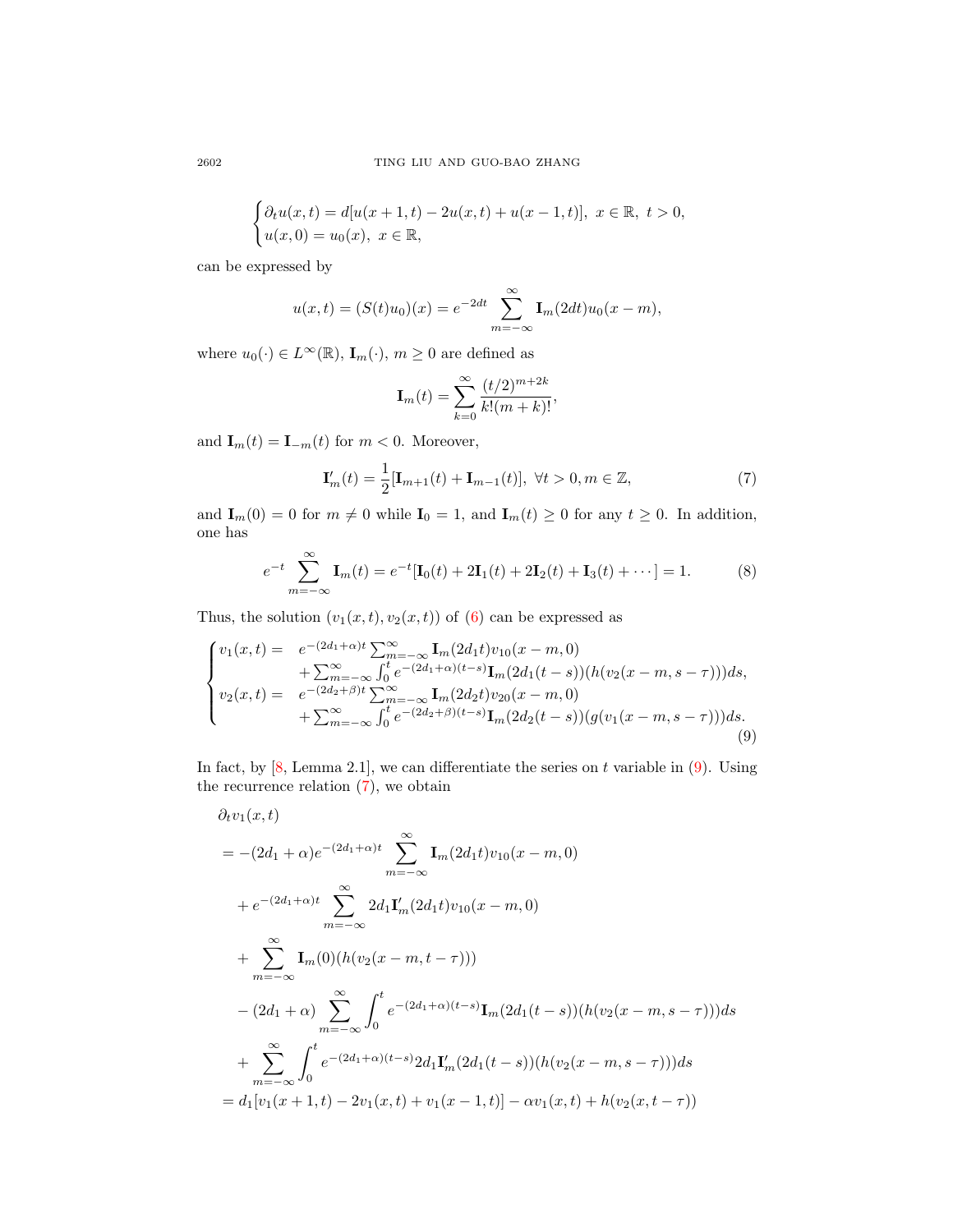$$
\quad\text{and}\quad
$$

$$
\partial_t v_2(x,t)
$$
  
=  $-(2d_2 + \beta)e^{-(2d_2+\beta)t} \sum_{m=-\infty}^{\infty} \mathbf{I}_m(2d_2t)v_{20}(x-m,0)$   
+  $e^{-(2d_2+\beta)t} \sum_{m=-\infty}^{\infty} 2d_2\mathbf{I}'_m(2d_2t)v_{20}(x-m,0)$   
+  $\sum_{m=-\infty}^{\infty} \mathbf{I}_m(0)(g(v_1(x-m,t-\tau)))$   
-  $(2d_2 + \beta) \sum_{m=-\infty}^{\infty} \int_0^t e^{-(2d_2+\beta)(t-s)} \mathbf{I}_m(2d_2(t-s))(g(v_1(x-m,s-\tau)))ds$   
+  $\sum_{m=-\infty}^{\infty} \int_0^t e^{-(2d_2+\beta)(t-s)} 2d_2\mathbf{I}'_m(2d_2(t-s))(g(v_1(x-m,s-\tau)))ds$   
=  $d_2[v_2(x+1,t) - 2v_2(x,t) + v_2(x-1,t)] - \beta v_2(x,t) + g(v_1(x,t-\tau)).$ 

Next we investigate the characteristic roots of the linearized system for the wave profile system  $(3)$  at the trivial equilibrium **0.** Clearly, the characteristic function of  $(3)$  at 0 is

$$
\mathcal{P}_1(c,\lambda) := f_1(c,\lambda) - f_2(c,\lambda)
$$

for  $c \geq 0$  and  $\lambda \in \mathbb{C}$ , where

$$
f_1(c,\lambda) := \Delta_1(c,\lambda)\Delta_2(c,\lambda), \quad f_2(c,\lambda) := h'(0)g'(0)e^{-2c\lambda\tau},
$$

with

$$
\Delta_1(c,\lambda) = d_1(e^{\lambda} + e^{-\lambda} - 2) - c\lambda - \alpha, \quad \Delta_2(c,\lambda) = d_2(e^{\lambda} + e^{-\lambda} - 2) - c\lambda - \beta.
$$

It is easy to see that  $\Delta_1(c,\lambda) = 0$  admits two roots  $\lambda_1^- < 0 < \lambda_1^+$ , and  $\Delta_2(c,\lambda) = 0$ has two roots  $\lambda_2^- < 0 < \lambda_2^+$ . We denote  $\lambda_m^+ = \min{\{\lambda_1^+, \lambda_2^+\}}$ .

Similar to [\[27,](#page-19-3) Lemma 3.1], we can obtain the following result.

<span id="page-4-0"></span>**Lemma 2.1.** There exists a positive constant  $c_*$  such that if  $c > c_*$ , then  $\mathcal{P}_1(c, \lambda) =$ 0 has two distinct positive real roots  $\lambda_1 := \lambda_1(c)$  and  $\lambda_2 := \lambda_2(c)$  with  $\lambda_1(c)$  $\lambda_2(c) < \lambda_m^+, i.e.$   $\mathcal{P}_1(c, \lambda_1) = \mathcal{P}_1(c, \lambda_2) = 0$ , and  $\mathcal{P}(c, \lambda) > 0$  for  $\lambda \in (\lambda_1(c), \lambda_2(c))$ . In addition,  $\lim_{c \to c_*} \lambda_1(c) = \lim_{c \to c_*} \lambda_2(c) = \lambda_* > 0$ , i.e.,  $\mathcal{P}_1(c_*, \lambda_*) = 0$ .

Furthermore, we show the existence of traveling wave of  $(1)$ . When system  $(1)$ is a quasi-monotone system, the existence of traveling wavefronts follows from [\[6,](#page-18-15) Theorem 1.1]. When system [\(1\)](#page-0-0) is a non-quasi-monotone system, the existence of traveling waves can also be obtained by using auxiliary equations and Schauder's fixed point theorem  $[21, 24]$  $[21, 24]$  $[21, 24]$ , if we assume the following assumptions:

- (H2): There exist  $\mathbf{K}^{\pm} = (K_1^{\pm}, K_2^{\pm}) \gg 0$  with  $\mathbf{K}^- < \mathbf{K} < \mathbf{K}^+$  and four continuous and twice piecewise continuous differentiable functions  $g^\pm:[0,K_1^+]\to\mathbb{R}$ and  $h^{\pm} : [0, K_2^+] \to \mathbb{R}$  such that
	- (i)  $K_2^{\pm} = g^{\pm}(K_1^{\pm})/\beta$ ,  $h^{\pm}(\frac{1}{\beta}g^{\pm}(K_1^{\pm})) = \alpha K_1^{\pm}$ , and  $h^{\pm}(\frac{1}{\beta}g^{\pm}(v)) > \alpha v$  for  $v \in (0, K_1^{\pm});$
	- (ii)  $g^{\pm}(u)$  and  $h^{\pm}(v)$  are non-decreasing on  $[0, K_1^+]$  and  $[0, K_2^+]$ , respectively;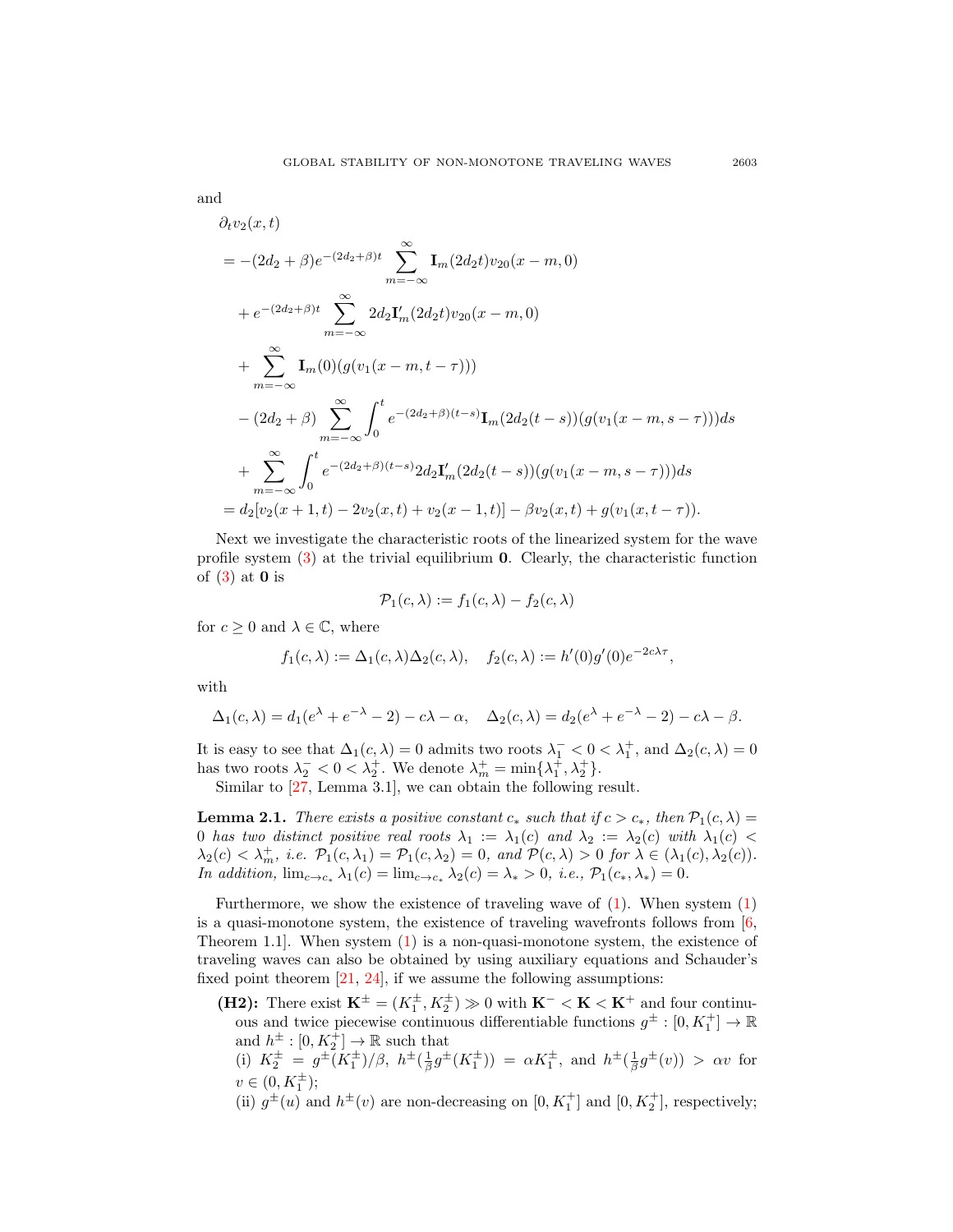2604 TING LIU AND GUO-BAO ZHANG

(iii) 
$$
(g^{\pm})'(0) = g'(0), (h^{\pm})'(0) = h'(0)
$$
 and  
\n $0 < g^{-}(u) \le g(u) \le g^{+}(u) \le g'(0)u$  for  $u \in [0, K_{1}^{+}],$   
\n $0 < h^{-}(v) \le h(v) \le h^{+}(v) \le h'(0)v$  for  $v \in [0, K_{2}^{+}].$ 

<span id="page-5-0"></span>**Proposition 1.** Assume that (H1) and (H2) hold,  $\tau \geq 0$ , and let  $c_*$  be defined as in Lemma [2.1.](#page-4-0) Then for every  $c > c_*$ , system [\(1\)](#page-0-0) has a traveling wave  $(\phi_1(\xi), \phi_2(\xi))$ satisfying  $(\phi_1(-\infty), \phi_2(-\infty)) = (0, 0)$  and

$$
K_1^- \le \liminf_{\xi \to +\infty} \phi_1(\xi) \le \limsup_{\xi \to +\infty} \phi_1(\xi) \le K_1^+,
$$
  
0 \le \liminf\_{\xi \to +\infty} \phi\_2(\xi) \le \limsup\_{\xi \to +\infty} \phi\_2(\xi) \le K\_2^+.

Finally, we shall state the stability result of traveling waves derived in Proposition [1.](#page-5-0) Before that, let us introduce the following notations.

Notations.  $C > 0$  denotes a generic constant, while  $C_i(i = 1, 2, ...)$  represents a specific constant. Let  $\|\cdot\|$  and  $\|\cdot\|_{\infty}$  denote 1-norm and  $\infty$ -norm of the matrix (or vector), respectively. Let I be an interval, typically  $I = \mathbb{R}$ . Denote by  $L^1(I)$  the space of integrable functions defined on I, and  $W^{k,1}(I)(k \geq 0)$  the Sobolev space of the L<sup>1</sup>-functions  $f(x)$  defined on the interval I whose derivatives  $\frac{d^n}{dx^n}f(n=1,\ldots,k)$ also belong to  $L^1(I)$ . Let  $L^1_w(I)$  be the weighted  $L^1$ -space with a weight function  $w(x) > 0$  and its norm is defined by

$$
||f||_{L^1_w(I)} = \int_I w(x)|f(x)|dx,
$$

 $W_w^{k,1}(I)$  be the weighted Sobolev space with the norm given by

$$
||f||_{W^{k,1}_w(I)} = \sum_{i=0}^k \int_I w(x) \left| \frac{d^i f(x)}{dx^i} \right| dx.
$$

Let  $T > 0$  be a number and  $\beta$  be a Banach space. We denote by  $C([0, T]; \beta)$ the space of the B-valued continuous functions on  $[0, T]$ , and by  $L^1([0, T]; \mathcal{B})$  the space of the B-valued  $L^1$ -functions on  $[0, T]$ . The corresponding spaces of the Bvalued functions on  $[0, \infty)$  are defined similarly. For any function  $f(x)$ , its Fourier transform is defined by

$$
\mathcal{F}[f](\eta) = \hat{f}(\eta) = \int_{\mathbb{R}} e^{-i x \eta} f(x) dx
$$

and the inverse Fourier transform is given by

$$
\mathcal{F}^{-1}[\widehat{f}](x) = \frac{1}{2\pi} \int_{\mathbb{R}} e^{ix\eta} \widehat{f}(\eta) d\eta,
$$

where *i* is the imaginary unit,  $i^2 = -1$ .

To guarantee the global stability of traveling waves of [\(1\)](#page-0-0), we need the following additional assumptions.

- (H3):  $|g'(u)| \leq g'(0)$  and  $|h'(v)| \leq h'(0)$  for  $u, v \in [0, +\infty)$ .
- (H4):  $d_2 > d_1, \, \alpha > \beta, \, d_2 d_1 < \frac{\alpha \beta}{2}$  and  $\max\{h'(0), g'(0)\} > \beta$ .
- (**H5)**: The initial data  $(v_{10}(x, s), v_{20}(x, s)) \ge (0, 0)$  satisfies

$$
\lim_{x \to \pm \infty} (v_{10}(x, s), v_{20}(x, s)) = (v_{1\pm}, v_{2\pm}) \text{ uniformly in } s \in [-\tau, 0].
$$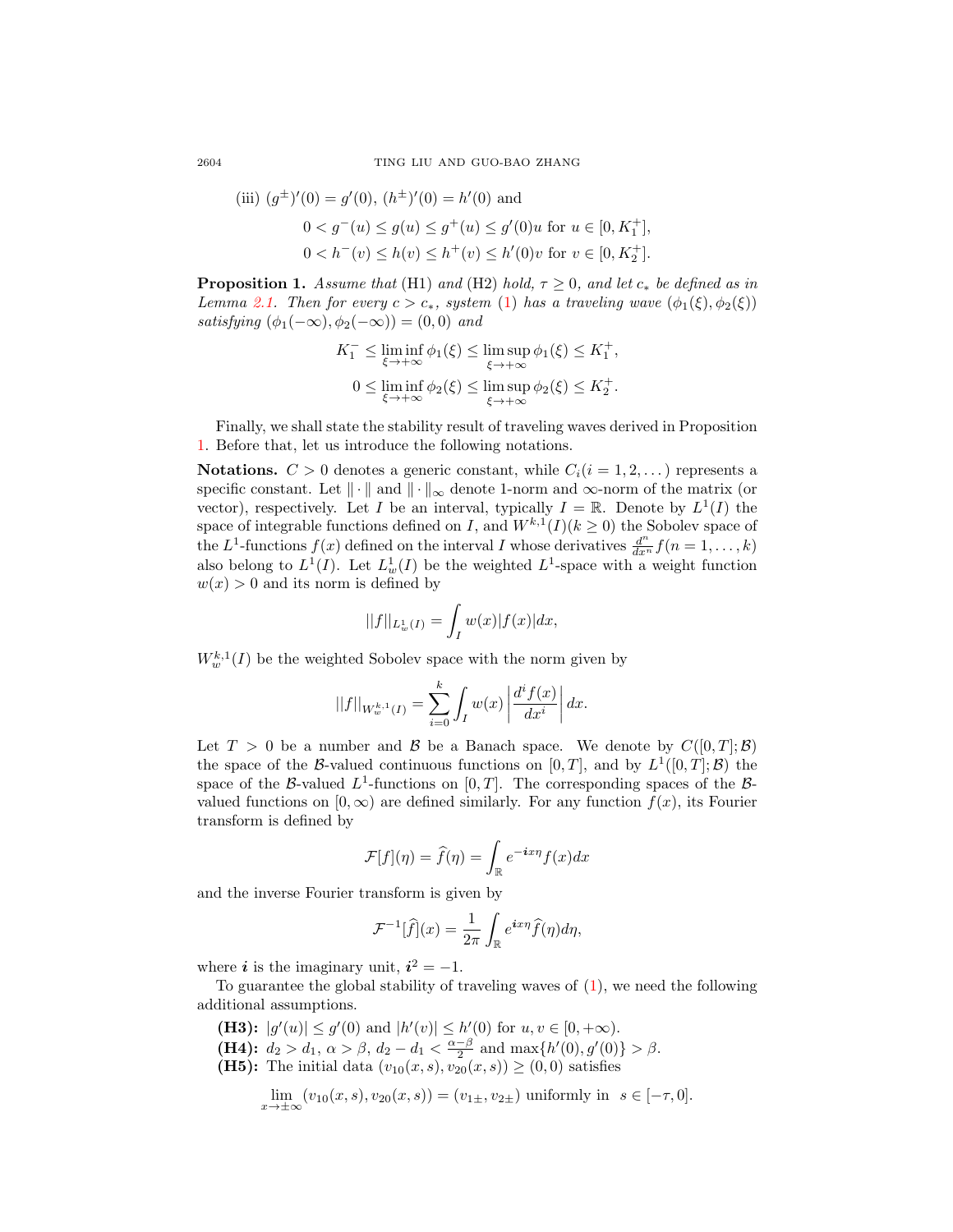Consider the following function

$$
\mathcal{P}_2(\lambda, c) = d_2(e^{\lambda} + e^{-\lambda} - 2) - c\lambda - \beta + \max\{h'(0), g'(0)\}e^{-\lambda c \tau}.
$$

Since max $\{h'(0), g'(0)\} > \beta$ , it then follows from [\[20,](#page-19-5) Lemma 2.1] that there exists  $\lambda^* > 0$  and  $c^* > 0$ , such that  $\mathcal{P}_2(\lambda^*, c^*) = 0$  and  $\frac{\partial \mathcal{P}_2(\lambda, c)}{\partial \lambda}|_{(\lambda^*, c^*)} = 0$ . When  $c > c^*$ , the equation  $\mathcal{P}_2(\lambda, c) = 0$  has two positive real roots  $\lambda_1^{\natural}(c)$  and  $\lambda_2^{\natural}(c)$ with  $0 < \lambda_1^{\natural}(c) < \lambda^* < \lambda_2^{\natural}(c)$ . When  $\lambda \in (\lambda_1^{\natural}(c), \lambda_2^{\natural}(c))$ ,  $\mathcal{P}_2(\lambda, c) < 0$ . Moreover,  $(\lambda_1^{\natural})'(c) < 0$  and  $(\lambda_2^{\natural})'(c) > 0$ .

We select the weight function  $w(\xi) > 0$  as the form

$$
w(\xi) = e^{-2\lambda\xi},
$$

where  $\lambda > 0$  satisfies  $\lambda_1^{\natural}(c) < \lambda < \lambda_2^{\natural}(c)$ . Now we are ready to present the main result of this paper.

<span id="page-6-0"></span>Theorem 2.2 (Global stability of traveling waves). Assume that (H1), (H3)-(H5) hold. For any given traveling wave  $(\phi_1(x + ct), \phi_2(x + ct))$  of [\(1\)](#page-0-0) with speed  $c > \max\{c_*, c^*\}$  connecting  $(0, 0)$  and  $(K_1, K_2)$ , whether it is monotone or nonmonotone, if the initial data satisfy

$$
v_{i0}(x,s) - \phi_i(x+cs) \in C_{unif}[-\tau,0] \cap C([-\tau,0];W_w^{1,1}(\mathbb{R})), \ i = 1,2,
$$
  

$$
\partial_s(v_{i0} - \phi_i) \in L^1([-\tau,0];L_w^1(\mathbb{R})), \ i = 1,2,
$$

then there exists  $\tau_0 > 0$  such that for any  $\tau \leq \tau_0$ , the solution  $(v_1(x, t), v_2(x, t))$  of [\(1\)](#page-0-0)-[\(2\)](#page-0-1) converges to the traveling wave  $(\phi_1(x+ct), \phi_2(x+ct))$  as follows:

$$
\sup_{x \in \mathbb{R}} |v_i(x, t) - \phi_i(x + ct)| \le Ce^{-\mu t}, \quad t > 0,
$$

where C and  $\mu$  are two positive constants, and  $C_{unif}[r,T]$  is the uniformly continuous space, for  $0 < T \leq \infty$ , defined by

$$
C_{unif}[r,T]
$$
  
= $\{u \in C([r,T] \times \mathbb{R}) \text{ such that } \lim_{x \to +\infty} v(x,t) \text{ exists uniformly in } t \in [r,T] \}.$ 

3. Global stability of traveling waves. This section is devoted to proving the stability theorem, i.e., Theorem [2.2.](#page-6-0) Let  $(\phi_1(x+ct), \phi_2(x+ct)) = (\phi_1(\xi), \phi_2(\xi))$  be a given traveling wave solution with speed  $c \geq c_*$  and define

$$
\begin{cases} V_i(\xi, t) := v_i(x, t) - \phi_i(x + ct) = v_i(\xi - ct, t) - \phi_i(\xi), \ i = 1, 2, \\ V_{i0}(\xi, s) := v_{i0}(x, s) - \phi_i(x + cs) = v_{i0}(\xi - cs, s) - \phi(\xi), \ i = 1, 2. \end{cases}
$$

Then it follows from [\(1\)](#page-0-0) and [\(3\)](#page-1-2) that  $V_i(\xi, t)$  satisfies

$$
\begin{cases}\nV_{1t} + cV_{1\xi} - d_1 \mathcal{D}[V_1] + \alpha V_1 = Q_1 (V_2(\xi - c\tau, t - \tau)), \\
V_{2t} + cV_{2\xi} - d_2 \mathcal{D}[V_2] + \beta V_2 = Q_2 (V_1(\xi - c\tau, t - \tau)), \\
V_i(\xi, s) = V_{i0}(\xi, s), \ (\xi, s) \in \mathbb{R} \times [-\tau, 0], \ i = 1, 2.\n\end{cases}
$$
\n(10)

The nonlinear terms  $Q_1$  and  $Q_2$  are given by

<span id="page-6-2"></span><span id="page-6-1"></span>
$$
\begin{cases} Q_1(V_2) := h(\phi_2 + V_2) - h(\phi_2) = h'(\tilde{\phi}_2)V_2, \\ Q_2(V_1) := g(\phi_1 + V_1) - g(\phi_1) = g'(\tilde{\phi}_1)V_1, \end{cases}
$$
(11)

for some  $\tilde{\phi}_i$  between  $\phi_i$  and  $\phi_i + V_i$ , with  $\phi_i = \phi_i(\xi - c\tau_i)$  and  $V_i = V_i(\xi - c\tau_i, t - \tau_i)$ .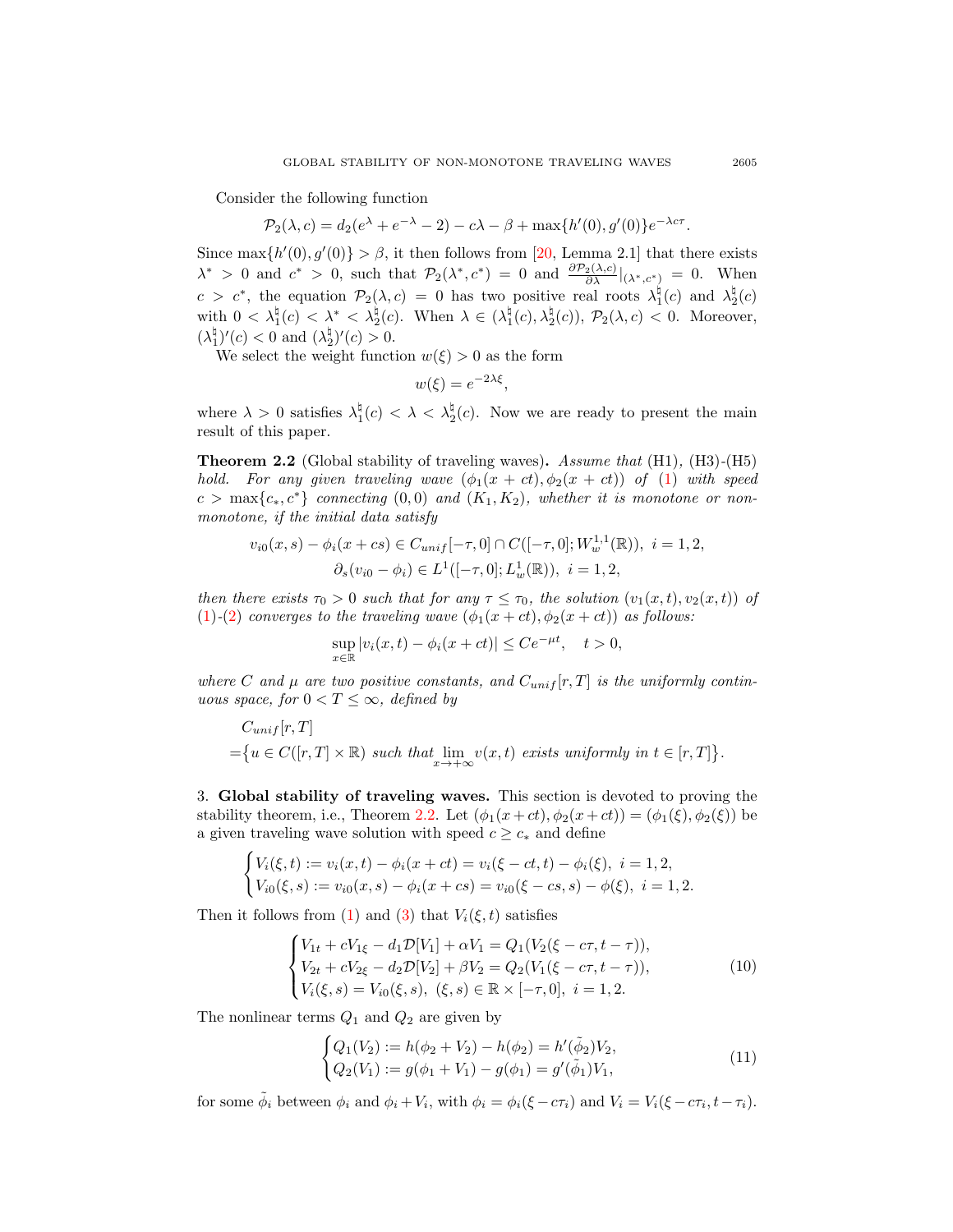We first prove the existence and uniqueness of solution  $(V_1(\xi, t), V_2(\xi, t))$  to the initial value problem [\(10\)](#page-6-1) in the uniformly continuous space  $C_{unif}[-\tau, +\infty) \times$  $C_{unif}[-\tau,+\infty).$ 

<span id="page-7-3"></span>**Lemma 3.1.** Assume that (H1) and (H3) hold. If the initial perturbation  $(V_{10}, V_{20})$  $\in C_{unif}[-\tau,0] \times C_{unif}[-\tau,0]$  for  $c \geq c_*$ , then the solution  $(V_1, V_2)$  of the perturbed equation [\(10\)](#page-6-1) is unique and time-globally exists in  $C_{unif}[-\tau, +\infty) \times C_{unif}[-\tau, +\infty)$ .

*Proof.* Let  $U_i(x,t) = v_i(x,t) - \phi_i(x+ct), i = 1, 2$ . It is clear that  $U_i(x,t) = V_i(\xi, t)$ ,  $i = 1, 2$ , and satisfies

<span id="page-7-0"></span>
$$
\begin{cases}\nU_{1t} - d_1 \mathcal{D}[U_1] + \alpha U_1 = Q_1 (U_2(x, t - \tau)), \\
U_{2t} - d_2 \mathcal{D}[U_2] + \beta U_2 = Q_2 (U_1(x, t - \tau)), \\
U_i(x, s) = v_{i0}(x, s) - \phi_i(x + cs) := U_{i0}(x, s), \ (x, s) \in \mathbb{R} \times [-\tau, 0], \ i = 1, 2.\n\end{cases}
$$
\n(12)

Thus, the global existence and uniqueness of solution of [\(10\)](#page-6-1) are transformed into that of  $(12)$ .

When  $t \in [0, \tau]$ , we have  $t - \tau \in [-\tau, 0]$  and  $U_i(x, t - \tau) = U_{i0}(x, t - \tau)$ ,  $i = 1, 2$ , which imply that  $(12)$  is linear. Thus, the solution of  $(12)$  can be explicitly and uniquely solved by

$$
\begin{cases}\nU_{1}(x,t) = e^{-(2d_{1}+\alpha)t} \sum_{m=-\infty}^{\infty} \mathbf{I}_{m}(2d_{1}t) U_{10}(x-m,0) \\
\quad + \sum_{m=-\infty}^{\infty} \int_{0}^{t} e^{-(2d_{1}+\alpha)(t-s)} \mathbf{I}_{m}(2d_{1}(t-s)) Q_{1}(U_{20}(x-m,s-\tau)) ds, \\
U_{2}(x,t) = e^{-(2d_{2}+\beta)t} \sum_{m=-\infty}^{\infty} \mathbf{I}_{m}(2d_{2}t) U_{20}(x-m,0) \\
\quad + \sum_{m=-\infty}^{\infty} \int_{0}^{t} e^{-(2d_{2}+\beta)(t-s)} \mathbf{I}_{m}(2d_{2}(t-s)) Q_{2}(U_{10}(x-m,s-\tau)) ds\n\end{cases} (13)
$$

for  $t \in [0, \tau]$ .

<span id="page-7-1"></span>Since  $V_{i0}(\xi, t) \in C_{unif}[-\tau, 0], i = 1, 2$ , namely,  $\lim_{\xi \to +\infty} V_{i0}(\xi, t)$  exist uniformly in  $t \in [-\tau, 0]$ , which implies  $\lim_{x \to +\infty} U_{i0}(x, t)$  exist uniformly in  $t \in [-\tau, 0]$ . Denote  $U_{i0}(\infty, t) = \lim_{x \to +\infty} U_{i0}(x, t), i = 1, 2$ . Taking the limit  $x \to +\infty$  to [\(13\)](#page-7-1) yields

$$
\lim_{x \to +\infty} U_1(x,t)
$$
\n
$$
= e^{-(2d_1 + \alpha)t} \sum_{m=-\infty}^{\infty} \mathbf{I}_m(2d_1t) \lim_{x \to +\infty} U_{10}(x - m, 0)
$$
\n
$$
+ \sum_{m=-\infty}^{\infty} \int_0^t e^{-(2d_1 + \alpha)(t-s)} \mathbf{I}_m(2d_1(t-s)) \lim_{x \to +\infty} Q_1(U_{20}(x - m, s - \tau)) ds
$$
\n
$$
= e^{-\alpha t} U_{10}(\infty, 0) + \int_0^t e^{-\alpha(t-s)} Q_1(U_{20}(\infty, s - \tau)) \sum_{m=-\infty}^{\infty} e^{-2d_1(t-s)} \mathbf{I}_m(2d_1(t-s)) ds
$$
\n
$$
=: \mathcal{U}_1(t) \text{ uniformly in } t \in [0, \tau]
$$
\n(14)

and

<span id="page-7-2"></span>
$$
\lim_{x \to +\infty} U_2(x,t)
$$
  
= $e^{-(2d_2+\beta)t} \sum_{m=-\infty}^{\infty} \mathbf{I}_m(2d_2t) \lim_{x \to +\infty} U_{20}(x-m,0)$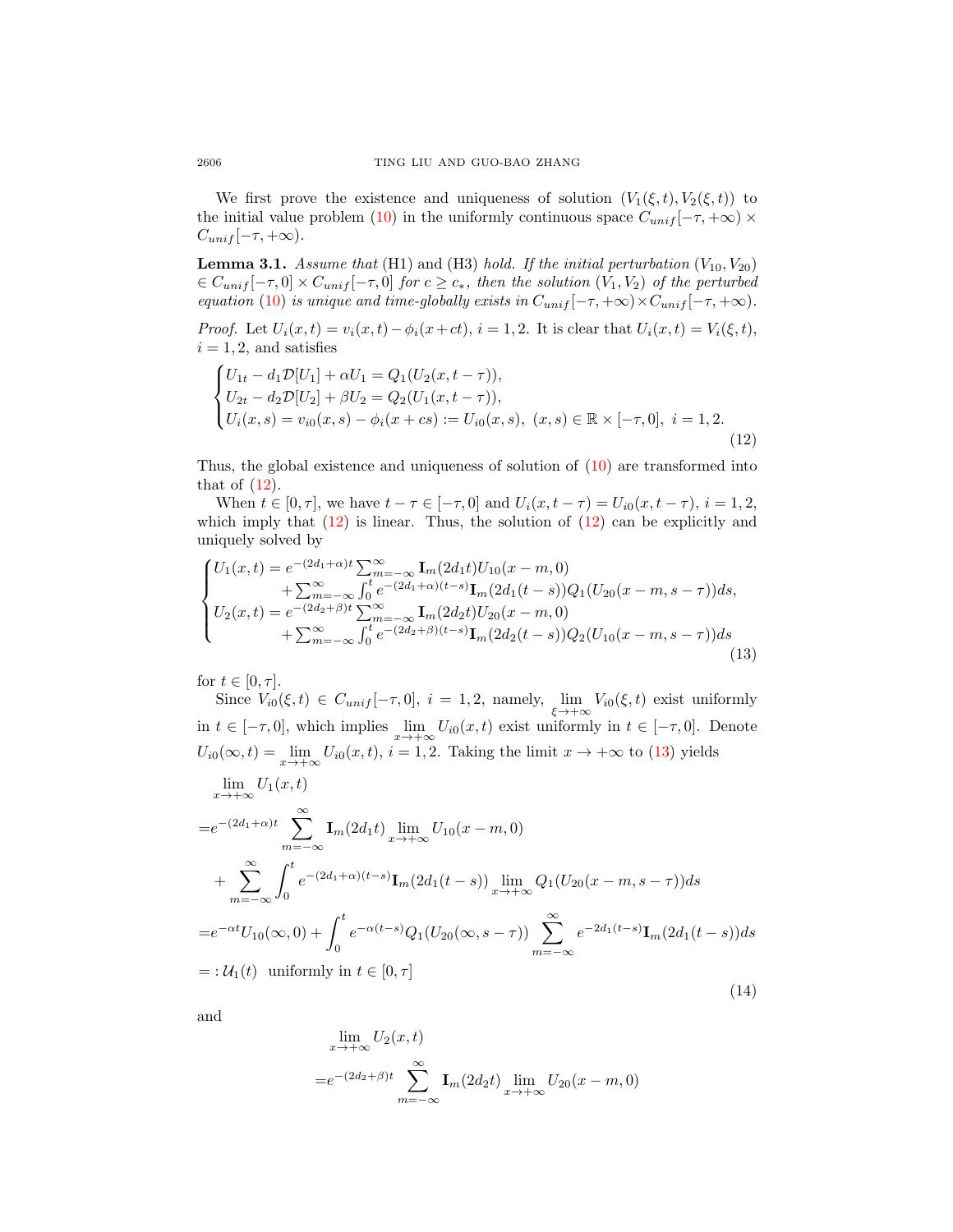GLOBAL STABILITY OF NON-MONOTONE TRAVELING WAVES 2607

+ 
$$
\sum_{m=-\infty}^{\infty} \int_{0}^{t} e^{-(2d_{2}+\beta)(t-s)} \mathbf{I}_{m}(2d_{2}(t-s)) \lim_{x \to +\infty} Q_{2}(U_{10}(x-m, s-\tau)) ds
$$
  
\n= 
$$
e^{-\beta t} U_{20}(\infty, 0) + \int_{0}^{t} e^{-\beta(t-s)} Q_{2}(U_{10}(\infty, s-\tau)) \sum_{m=-\infty}^{\infty} e^{-2d_{2}(t-s)} \mathbf{I}_{m}(2d_{2}(t-s)) ds
$$
  
\n= 
$$
: U_{2}(t) \text{ uniformly in } t \in [0, \tau],
$$
\n(15)

where we have used [\(8\)](#page-3-2). Thus, we obtain that  $(U_1, U_2) \in C_{unif}[-\tau, \tau) \times C_{unif}[-\tau, \tau)$ .

When  $t \in [\tau, 2\tau]$ , system [\(12\)](#page-7-0) with the initial data  $U_i(x, s)$  for  $s \in [0, \tau]$  is still linear, because the source term  $Q_1(U_2(x, t - \tau))$  and  $Q_2(U_1(x, t - \tau))$  is known due to  $t - \tau \in [0, \tau]$  and  $U_i(s, t - \tau)$  is solved in [\(13\)](#page-7-1). Hence, the solution  $U_i(x, t)$  for  $t\in [\tau, 2\tau]$  is uniquely and explicitly given by

$$
U_1(x,t) = e^{-(2d_1+\alpha)(t-\tau)} \sum_{m=-\infty}^{\infty} \mathbf{I}_m(2d_1(t-\tau))U_1(x-m,\tau)
$$
  
+ 
$$
\sum_{m=-\infty}^{\infty} \int_{\tau}^{t} e^{-(2d_1+\alpha)(t-s)} \mathbf{I}_m(2d_1(t-s))Q_1(U_2(x-m,s-\tau))ds,
$$
  

$$
U_2(x,t) = e^{-(2d_2+\beta)(t-\tau)} \sum_{m=-\infty}^{\infty} \mathbf{I}_m(2d_2(t-\tau))U_2(x-m,\tau)
$$
  
+ 
$$
\sum_{m=-\infty}^{\infty} \int_{\tau}^{t} e^{-(2d_2+\beta)(t-s)} \mathbf{I}_m(2d_2(t-s))Q_2(U_1(x-m,s-\tau))ds.
$$

Similarly, by  $(14)$  and  $(15)$ , we have

$$
\lim_{x \to +\infty} U_1(x,t)
$$
\n
$$
= e^{-(2d_1+\alpha)(t-\tau)} \sum_{m=-\infty}^{\infty} \mathbf{I}_m(2d_1(t-\tau)) \lim_{x \to +\infty} U_1(x-m,\tau)
$$
\n
$$
+ \sum_{m=-\infty}^{\infty} \int_{\tau}^{t} e^{-(2d_1+\alpha)(t-s)} \mathbf{I}_m(2d_1(t-s)) \lim_{x \to +\infty} Q_1(U_2(x-m,s-\tau)) ds
$$
\n
$$
= e^{-\alpha(t-\tau)} \mathcal{U}_1(\tau) + \int_{\tau}^{t} e^{-\alpha(t-s)} Q_1(\mathcal{U}_1(s-\tau)) \sum_{m=-\infty}^{\infty} e^{-2d_1(t-s)} \mathbf{I}_m(2d_1(t-s)) ds
$$
\n
$$
=: \overline{\mathcal{U}}_1(t) \text{ uniformly in } t \in [\tau, 2\tau],
$$

and

$$
\lim_{x \to +\infty} U_2(x,t)
$$
\n
$$
= e^{-(2d_2+\beta)(t-\tau)} \sum_{m=-\infty}^{\infty} \mathbf{I}_m(2d_2(t-\tau)) \lim_{x \to +\infty} U_2(x-m,\tau)
$$
\n
$$
+ \sum_{m=-\infty}^{\infty} \int_{\tau}^{t} e^{-(2d_2+\beta)(t-s)} \mathbf{I}_m(2d_2(t-s)) \lim_{x \to +\infty} Q_2(U_1(x-m,s-\tau))ds
$$
\n
$$
= e^{-\beta(t-\tau)} U_2(\tau) + \int_{\tau}^{t} e^{-\beta(t-s)} Q_2(U_2(s-\tau)) \sum_{m=-\infty}^{\infty} e^{-2d_2(t-s)} \mathbf{I}_m(2d_2(t-s))ds
$$

<span id="page-8-0"></span>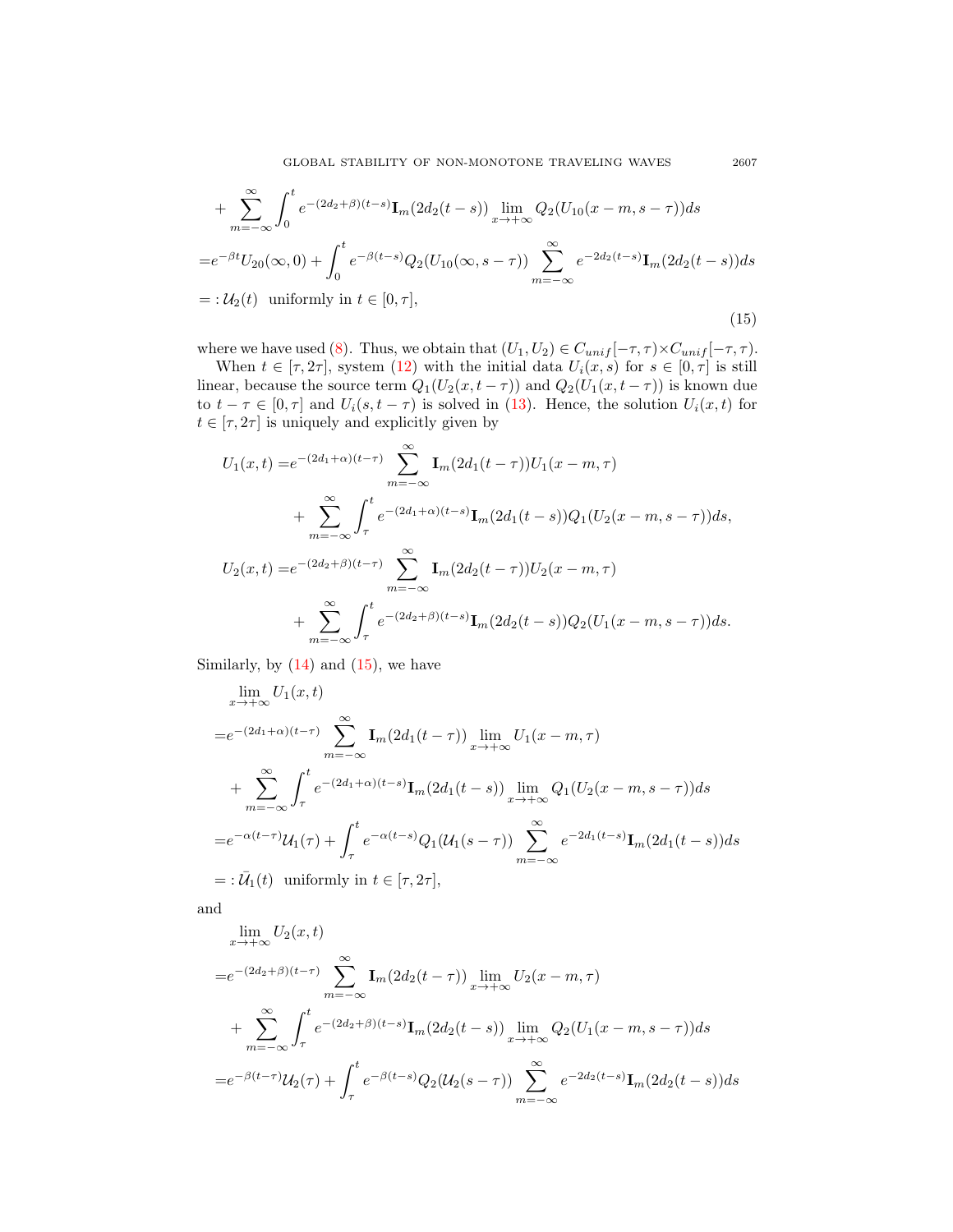$$
=:\bar{U}_2(t) \text{ uniformly in } t \in [\tau, 2\tau].
$$

By repeating this procedure for  $t \in [n\tau, (n+1)\tau]$  with  $n \in \mathbb{Z}_+$ , we prove that there exists a unique solution  $(V_1, V_2) \in C_{unif}[-\tau, (n+1)\tau] \times C_{unif}[-\tau, (n+1)\tau]$ for [\(10\)](#page-6-1), and step by step, we finally prove the uniqueness and time-global existence of the solution  $(V_1, V_2) \in C_{unif}[-\tau, \infty) \times C_{unif}[-\tau, \infty)$  for [\(10\)](#page-6-1). The proof is complete.  $\Box$ 

Now we state the stability result for the perturbed system [\(10\)](#page-6-1), which automatically implies Theorem [2.2.](#page-6-0)

<span id="page-9-0"></span>Proposition 2. Assume that (H1), (H3)-(H5) hold. If

$$
V_{i0} \in C_{unif}[-\tau, 0] \cap C([-\tau, 0]; W_w^{1,1}(\mathbb{R})), \ i = 1, 2,
$$

and

<span id="page-9-3"></span>
$$
\partial_s V_{i0} \in L^1([-\tau,0];L^1_w(\mathbb{R})), \ i = 1,2,
$$

then there exists  $\tau_0 > 0$  such that for any  $\tau \leq \tau_0$ , when  $c > \max\{c_*, c^*\}$ , it holds

$$
\sup_{\xi \in \mathbb{R}} |V_i(\xi, t)| \le Ce^{-\mu t}, \quad t > 0, \ i = 1, 2,
$$
\n(16)

for some  $\mu > 0$  and  $C > 0$ .

In order to prove Proposition [2,](#page-9-0) we first investigate the decay estimate of  $V_i(\xi, t)$ at  $\xi = +\infty$ ,  $i = 1, 2$ .

<span id="page-9-2"></span>**Lemma 3.2.** Assume that  $V_{i0} \in C_{unif}[-\tau,0], i = 1,2$ . Then, there exist  $\tau_0 > 0$ and a large number  $x_0 \gg 1$  such that when  $\tau \leq \tau_0$ , the solution  $V_i(\xi, t)$  of  $(10)$ satisfies

$$
\sup_{\xi \in [x_0, +\infty)} |V_i(\xi, t)| \le Ce^{-\mu_1 t}, \ t > 0, \ i = 1, 2,
$$

for some  $\mu_1 > 0$  and  $C > 0$ .

Proof. Denote

$$
z_i^+(t) := V_i(\infty, t), \ z_{i0}^+(s) := V_{i0}(\infty, s), \ s \in [-\tau, 0], \ i = 1, 2.
$$

Since  $V_{i0} \in C_{unif}[-\tau,0], i = 1,2$ , by Lemma [3.1,](#page-7-3) we have  $V_i \in C_{unif}[-\tau,+\infty)$ , which implies

$$
\lim_{\xi \to +\infty} V_i(\xi, t) = z_i^+(t)
$$

exists uniformly for  $t \in [-\tau, +\infty)$ . Taking the limit  $\xi \to +\infty$  to [\(10\)](#page-6-1), we obtain

$$
\begin{cases} \frac{dz_1^+}{dt} + \alpha z_1^+ - h'(v_{2+})z_2^+(t-\tau) = P_1(z_2^+(t-\tau)),\\ \frac{dz_2^+}{dt} + \beta z_2^+ - g'(v_{1+})z_1^+(t-\tau) = P_2(z_1^+(t-\tau)),\\ z_i^+(s) = z_{i0}^+(s), \ s \in [-\tau, 0], \ i = 1, 2, \end{cases}
$$

where

$$
\begin{cases} P_1(z_2^+) = h(v_{2+} + z_2^+) - h(v_{2+}) - h'(v_{2+})z_2^+, \\ P_2(z_1^+) = g(v_{1+} + z_1^+) - g(v_{1+}) - g'(v_{1+})z_1^+.\end{cases}
$$

Then by [\[9,](#page-18-2) Lemma 3.8], there exist positive constants  $\tau_0$ ,  $\mu_1$  and C such that when  $\tau \leq \tau_0$ ,

<span id="page-9-1"></span>
$$
|V_i(\infty, t)| = |z_i^+(t)| \le Ce^{-\mu_1 t}, \ t > 0, \ i = 1, 2,
$$
\n
$$
(17)
$$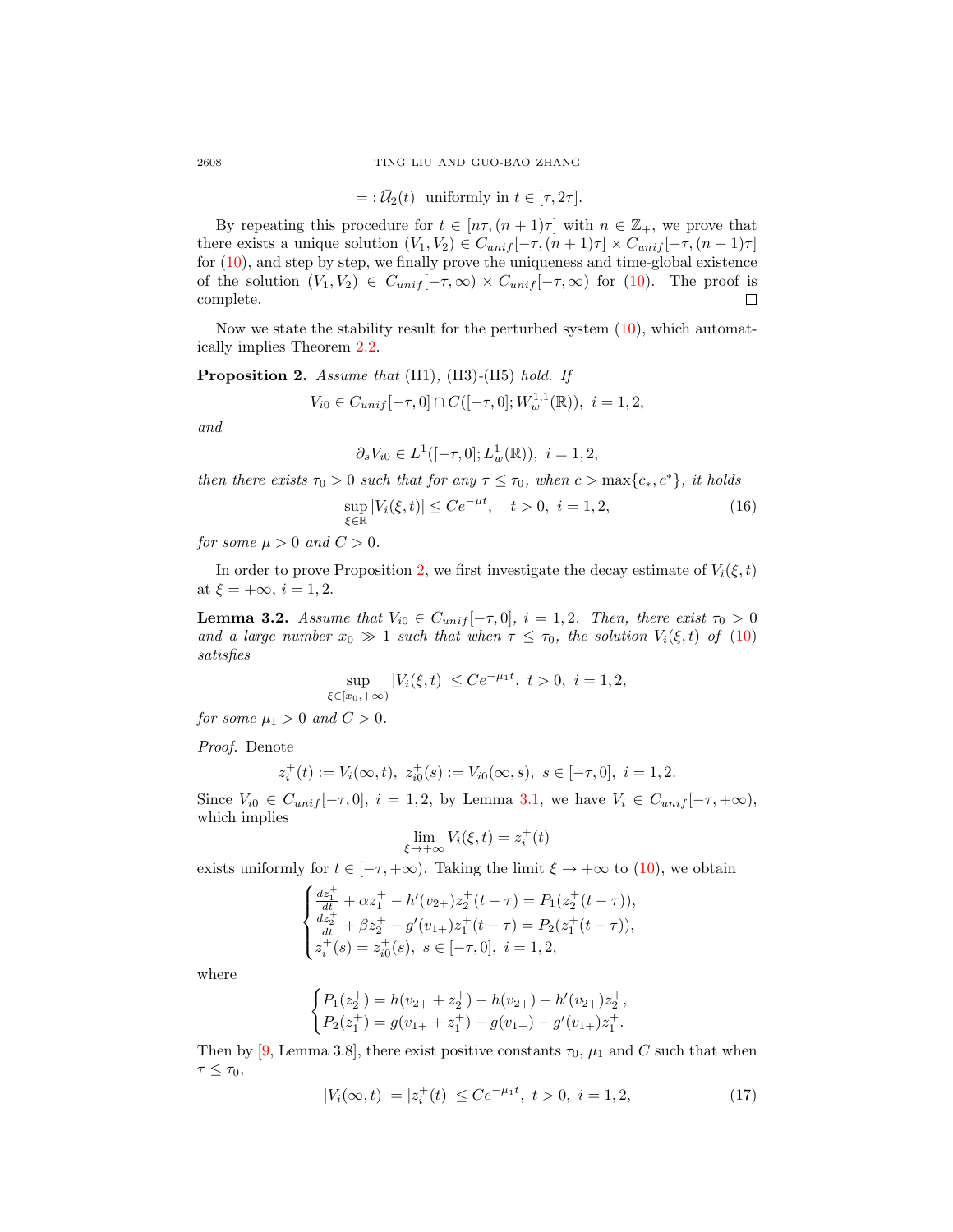provided that  $|z_{i0}^+| \ll 1, i = 1, 2$ .

By the continuity and the uniform convergence of  $V_i(\xi, t)$  as  $\xi \to +\infty$ , there exists a large  $x_0 \gg 1$  such that [\(17\)](#page-9-1) implies

$$
\sup_{\xi \in [x_0, +\infty)} |V_i(\xi, t)| \le Ce^{-\mu_1 t}, \ t > 0, \ i = 1, 2,
$$

provided that  $\sup_{\xi \in [x_0, +\infty)} |V_{i0}(\xi, s)| \ll 1$  for  $s \in [-\tau, 0]$ . Such a smallness for the

initial perturbation  $(V_{10}, V_{20})$  near  $\xi \to +\infty$  can be easily verified, since

$$
\lim_{x \to +\infty} (v_{10}(x, s), v_{20}(x, s)) = (K_1, K_2) \text{ uniformly in } s \in [-\tau, 0],
$$

which implies

$$
\lim_{\xi \to +\infty} V_{i0}(\xi, s) = \lim_{\xi \to +\infty} [v_{i0}(\xi, s) - \phi_i(\xi)] = K_i - K_i = 0
$$
\nor

\n
$$
\text{or}
$$
\n
$$
\lim_{\xi \to +\infty} V_{i0}(\xi, s) = \lim_{\xi \to +\infty} [v_{i0}(\xi, s) - \phi_i(\xi)] = K_i - K_i = 0
$$

uniformly for  $s \in [-\tau, 0], i = 1, 2$ . The proof is complete.

Next we are going to establish the a priori decay estimate of  $\sup_{\xi \in (-\infty, x_0]} |V_i(\xi, t)|$ by using the anti-weighted technique [\[3\]](#page-18-11) together with the Fourier transform. First of all, we shift  $V_i(\xi, t)$  to  $V_i(\xi + x_0, t)$  by the constant  $x_0$  given in Lemma [3.2,](#page-9-2) and then introduce the following transformation

$$
\widetilde{V}_i(\xi, t) = \sqrt{w(\xi)} V_i(\xi + x_0, t) = e^{-\lambda \xi} V_i(\xi + x_0, t), \quad i = 1, 2.
$$

Substituting  $V_i = w^{-1/2} \tilde{V}_i$  to [\(10\)](#page-6-1) yields

$$
\begin{cases}\n\widetilde{V}_{1t} + c\widetilde{V}_{1\xi} + c_1 \widetilde{V}_1(\xi, t) - d_1 e^{\lambda} \widetilde{V}_1(\xi + 1, t) - d_1 e^{-\lambda} \widetilde{V}_1(\xi - 1, t) \\
= \widetilde{Q}_1(\widetilde{V}_2(\xi - c\tau, t - \tau)), \\
\widetilde{V}_{2t} + c\widetilde{V}_{2\xi} + c_2 \widetilde{V}_2(\xi, t) - d_2 e^{\lambda} \widetilde{V}_2(\xi + 1, t) - d_2 e^{-\lambda} \widetilde{V}_2(\xi - 1, t) \\
= \widetilde{Q}_2(\widetilde{V}_1(\xi - c\tau, t - \tau)), \\
\widetilde{V}_i(\xi, s) = \sqrt{w(\xi)} V_{i0}(\xi + x_0, s) =: \widetilde{V}_{i0}(\xi, s), \ \xi \in \mathbb{R}, s \in [-\tau, 0], \ i = 1, 2,\n\end{cases}
$$
\n(18)

where

<span id="page-10-0"></span>
$$
c_1 = c\lambda + 2d_1 + \alpha, \quad c_2 = c\lambda + 2d_2 + \beta
$$

and

$$
\widetilde{Q}_1(\widetilde{V}_2) = e^{-\lambda \xi} Q_1(V_2), \quad \widetilde{Q}_2(\widetilde{V}_1) = e^{-\lambda \xi} Q_2(V_1).
$$

By [\(11\)](#page-6-2),  $\tilde{Q}_1(\tilde{V}_2)$  satisfies

$$
\widetilde{Q}_1(\widetilde{V}_2(\xi - c\tau, t - \tau)) = e^{-\lambda\xi} Q_1(V_2(\xi - c\tau + x_0, t - \tau))
$$

$$
= e^{-\lambda\xi} h'(\widetilde{\phi}_2) V_2(\xi - c\tau + x_0, t - \tau)
$$

$$
= e^{-\lambda c\tau} h'(\widetilde{\phi}_2) \widetilde{V}_2(\xi - c\tau, t - \tau)
$$
(19)

and  $\widetilde{Q}_2(\widetilde{V}_1)$  satisfies<br> $\widetilde{Q}_2(\widetilde{V}_1)$ 

<span id="page-10-1"></span>
$$
\widetilde{Q}_2(\widetilde{V}_1(\xi - c\tau, t - \tau)) = e^{-\lambda c\tau} g'(\widetilde{\phi}_1) \widetilde{V}_1(\xi - c\tau, t - \tau).
$$
\n(20)

By (H3), we further obtain

$$
\begin{aligned} |\widetilde{Q}_1(\widetilde{V}_2(\xi - c\tau, t - \tau))| &\leq h'(0)e^{-\lambda c\tau} |\widetilde{V}_2(\xi - c\tau, t - \tau)|, \\ |\widetilde{Q}_2(\widetilde{V}_1(\xi - c\tau, t - \tau))| &\leq g'(0)e^{-\lambda c\tau} |\widetilde{V}_1(\xi - c\tau, t - \tau)|. \end{aligned}
$$

Taking [\(19\)](#page-10-0) and [\(20\)](#page-10-1) into [\(18\)](#page-10-2), one can see that the coefficients  $h'(\tilde{\phi}_2)$  and  $g'(\tilde{\phi}_1)$  on the right side of [\(18\)](#page-10-2) are variable and can be negative. Thus, the classical

<span id="page-10-2"></span> $\Box$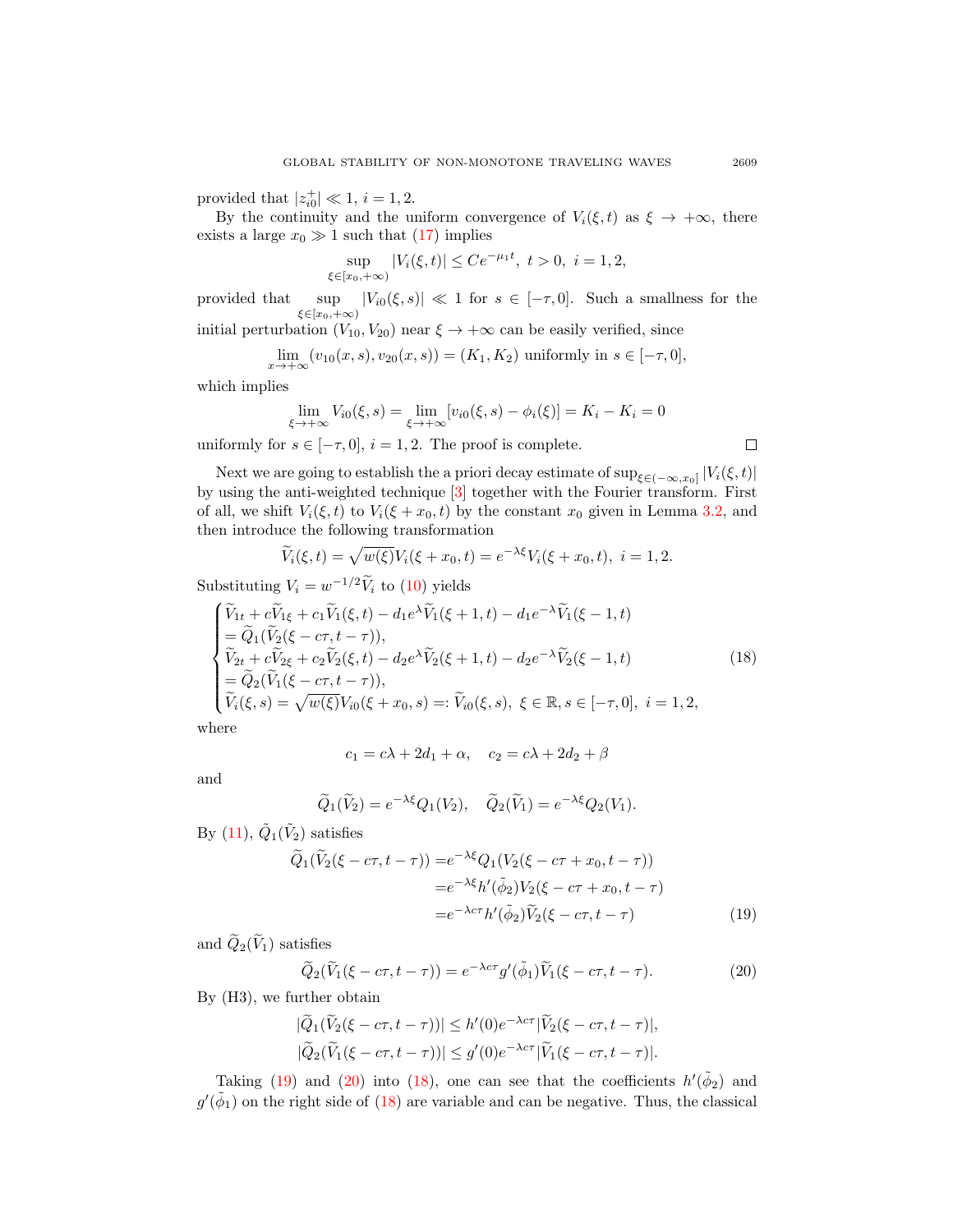methods, such as the monotone technique and the Fourier transform cannot be applied directly to establish the decay estimate for  $(\tilde{V}_1, \tilde{V}_2)$ . Motivated by [\[15,](#page-18-12) [28,](#page-19-8) [17,](#page-18-13) [23\]](#page-19-9), we introduce a new method which can be described as follows.

 $\circ$  By replacing  $h'(\tilde{\phi}_2)$  in the first equation of [\(18\)](#page-10-2) with a constant  $h'(0)$ , and  $g'(\tilde{\phi}_1)$  in the second equation of [\(18\)](#page-10-2) with a constant  $g'(0)$ , we can obtain a linear delayed reaction-diffusion system

$$
\begin{cases}\nV_{1t}^{+} + cV_{1\xi}^{+} + c_{1}V_{1}^{+}(\xi, t) - d_{1}e^{\lambda}V_{1}^{+}(\xi + 1, t) - d_{1}e^{-\lambda}V_{1}^{+}(\xi - 1, t) \\
= h'(0)e^{-\lambda c\tau}V_{2}^{+}(\xi - c\tau, t - \tau), \\
V_{2t}^{+} + cV_{2\xi}^{+} + c_{2}V_{2}^{+}(\xi, t) - d_{2}e^{\lambda}V_{2}^{+}(\xi + 1, t) - d_{2}e^{-\lambda}V_{2}^{+}(\xi - 1, t) \\
= g'(0)e^{-\lambda c\tau}V_{1}^{+}(\xi - c\tau, t - \tau),\n\end{cases}
$$
\n(21)

with

e

<span id="page-11-0"></span>
$$
V_i^+(\xi, s) = \sqrt{w(\xi)} V_{i0}(\xi + x_0, s) =: V_{i0}^+(\xi, s), \ i = 1, 2,
$$

where  $\xi \in \mathbb{R}$ ,  $t \in (0, +\infty]$  and  $s \in [-\tau, 0]$ . Then we investigate the decay estimate of  $(V_1^+, V_2^+)$  by applying the Fourier transform to  $(21)$ ;

 $\circ$  We prove that the solution  $(\widetilde{V}_1, \widetilde{V}_2)$  of [\(18\)](#page-10-2) can be bounded by the solution  $(V_1^+, V_2^+)$  of  $(21)$ .

Now we are in a position to derive the decay estimate of  $(V_1^+, V_2^+)$  for the linear system [\(21\)](#page-11-0). We first recall some properties of the solutions to the delayed ODE system.

<span id="page-11-2"></span>**Lemma 3.3.** ([\[11,](#page-18-16) Lemma 3.1]) Let  $z(t)$  be the solution to the following scalar differential equation with delay

<span id="page-11-1"></span>
$$
\begin{cases}\n\frac{d}{dt}z(t) = Az(t) + Bz(t-\tau), & t \ge 0, \tau > 0, \\
z(s) = z_0(s), & s \in [-\tau, 0].\n\end{cases}
$$
\n(22)

where  $A, B \in \mathbb{C}^{N \times N}$ ,  $N \geq 2$ , and  $z_0(s) \in C^1([-\tau, 0], \mathbb{C}^N)$ . Then

$$
z(t) = e^{A(t+\tau)} e_{\tau}^{B_1 t} z_0(-\tau) + \int_{-\tau}^0 e^{A(t-s)} e_{\tau}^{B_1(t-\tau-s)} [z'_0(s) - Az_0(s)] ds,
$$

where  $B_1 = Be^{-A\tau}$  and  $e^{B_1t}$  is the so-called delayed exponential function in the form

$$
e_{\tau}^{B_1 t} = \begin{cases} 0, & -\infty < t < -\tau, \\ I, & -\tau \le t < 0, \\ I + B_1 \frac{t}{1!}, & 0 \le t < \tau, \\ I + B_1 \frac{t}{1!} + B_1^2 \frac{(t-\tau)^2}{2!}, & \tau \le t < 2\tau, \\ \vdots & \vdots \\ I + B_1 \frac{t}{1!} + B_1^2 \frac{(t-\tau)^2}{2!} + \dots + B_1^m \frac{[t - (m-1)\tau]^m}{m!}, & (m-1)\tau \le t < m\tau, \\ \vdots & \vdots \end{cases}
$$

where  $0, I \in \mathbb{C}^{N \times N}$ , and 0 is zero matrix and I is unit matrix.

<span id="page-11-3"></span>**Lemma 3.4.** ([\[11,](#page-18-16) Theorem 3.1]) Suppose  $\mu(A) := \frac{\mu_1(A) + \mu_\infty(A)}{2} < 0$ , where  $\mu_1(A)$ and  $\mu_{\infty}(A)$  denote the matrix measure of A induced by the matrix 1-norm  $\|\cdot\|_1$  and  $\infty$ -norm  $\|\cdot\|_{\infty}$ , respectively. If  $\nu(B) := \frac{\|B\| + \|B\|_{\infty}}{2} \leq -\mu(A)$ , then there exists a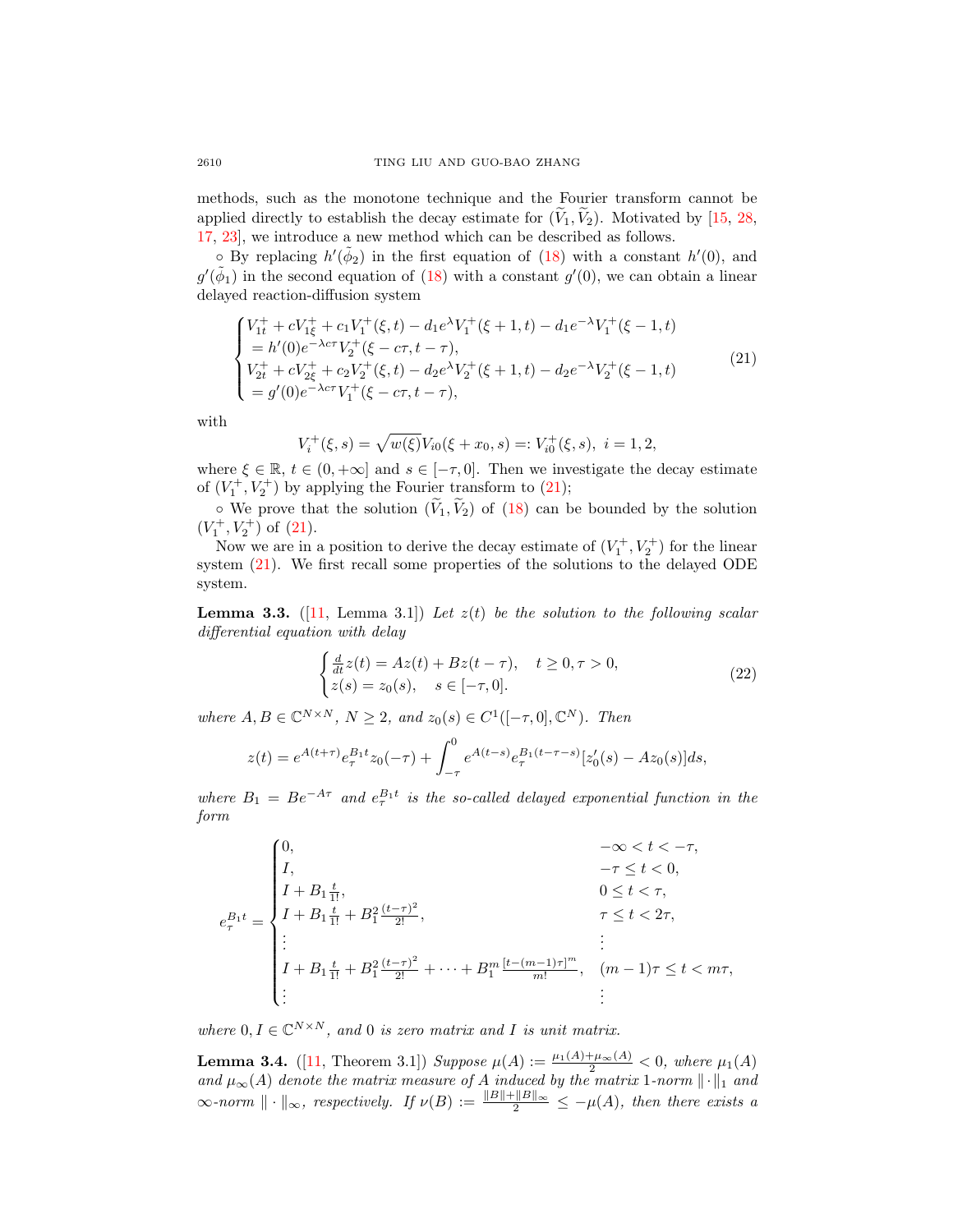decreasing function  $\varepsilon_{\tau} = \varepsilon(\tau) \in (0,1)$  for  $\tau > 0$  such that any solution of system [\(22\)](#page-11-1) satisfies

$$
||z(t)|| \le C_0 e^{-\varepsilon_\tau \sigma t}, \quad t > 0,
$$

where  $C_0$  is a positive constant depending on initial data  $z_0(s)$ ,  $s \in [-\tau, 0]$  and  $\sigma = |\mu(A)| - \nu(B)$ . In particular,

$$
||e^{At}e^{B_1t}_{\tau}|| \leq C_0 e^{-\varepsilon_{\tau}\sigma t}, \quad t > 0,
$$

where  $e_{\tau}^{B_1 t}$  is defined in Lemma [3.3.](#page-11-2)

From the proof of [\[11,](#page-18-16) Theome 3.1], one can see that

$$
\mu_1(A) = \lim_{\theta \to 0^+} \frac{\|I + \theta A\| - 1}{\theta} = \max_{1 \le j \le N} \left[ Re(a_{jj}) + \sum_{j \ne i}^N |a_{ij}| \right]
$$

and

$$
\mu_{\infty}(A) = \lim_{\theta \to 0^+} \frac{\|I + \theta A\|_{\infty} - 1}{\theta} = \max_{1 \le i \le N} \left[ Re(a_{ii}) + \sum_{i \ne j}^N |a_{ij}| \right].
$$

Taking the Fourier transform to [\(21\)](#page-11-0) and denoting the Fourier transform of  $V^+(\xi, t) := (V_1^+(\xi, t), V_2^+(\xi, t))^T$  by  $\hat{V}^+(\eta, t) := (\hat{V}_1^+(\eta, t), \hat{V}_2^+(\eta, t))^T$ , we obtain

$$
\begin{cases}\n\frac{\partial}{\partial t}\hat{V}_{1}^{+}(\eta,t) = \left(-c_{1} + d_{1}(e^{\lambda + i\eta} + e^{-(\lambda + i\eta)}) - i c\eta\right)\hat{V}_{1}^{+}(\eta,t) \\
+ h'(0)e^{-c\tau(\lambda + i\eta)}\hat{V}_{2}^{+}(\eta,t-\tau), \\
\frac{\partial}{\partial t}\hat{V}_{2}^{+}(\eta,t) = \left(-c_{2} + d_{2}(e^{\lambda + i\eta} + e^{-(\lambda + i\eta)}) - i c\eta\right)\hat{V}_{2}^{+}(\eta,t) \\
+ g'(0)e^{-c\tau(\lambda + i\eta)}\hat{V}_{1}^{+}(\eta,t-\tau), \\
\hat{V}_{i}^{+}(\eta,s) = \hat{V}_{i0}^{+}(\eta,s), \ \eta \in \mathbb{R}, \ s \in [-\tau,0], \ i = 1,2.\n\end{cases}
$$
\n(23)

 $\overline{a}$ 

Let

$$
A(\eta) = \begin{pmatrix} -c_1 + d_1(e^{\lambda + i\eta} + e^{-(\lambda + i\eta)}) - ic\eta & 0\\ 0 & -c_2 + d_2(e^{\lambda + i\eta} + e^{-(\lambda + i\eta)}) - ic\eta \end{pmatrix}
$$

and

$$
B(\eta) = \begin{pmatrix} 0 & h'(0)e^{-c\tau(\lambda + i\eta)} \\ g'(0)e^{-c\tau(\lambda + i\eta)} & 0 \end{pmatrix}
$$

Then system [\(23\)](#page-12-0) can be rewritten as

$$
\hat{V}_t^+(\eta, t) = A(\eta)\hat{V}^+(\eta, t) + B(\eta)\hat{V}^+(\eta, t - \tau).
$$
\n(24)

<span id="page-12-2"></span><span id="page-12-1"></span><span id="page-12-0"></span>.

By Lemma [3.3,](#page-11-2) the linear delayed system [\(24\)](#page-12-1) can be solved by

$$
\hat{V}^{+}(\eta,t) = e^{A(\eta)(t+\tau)} e_{\tau}^{B_{1}(\eta)t} \hat{V}_{0}^{+}(\eta,-\tau) \n+ \int_{-\tau}^{0} e^{A(\eta)(t-s)} e_{\tau}^{B_{1}(\eta)(t-s-\tau)} \left[ \partial_{s} \hat{V}_{0}^{+}(\eta,s) - A(\eta) \hat{V}_{0}^{+}(\eta,s) \right] ds \n:= I_{1}(\eta,t) + \int_{-\tau}^{0} I_{2}(\eta,t-s) ds,
$$
\n(25)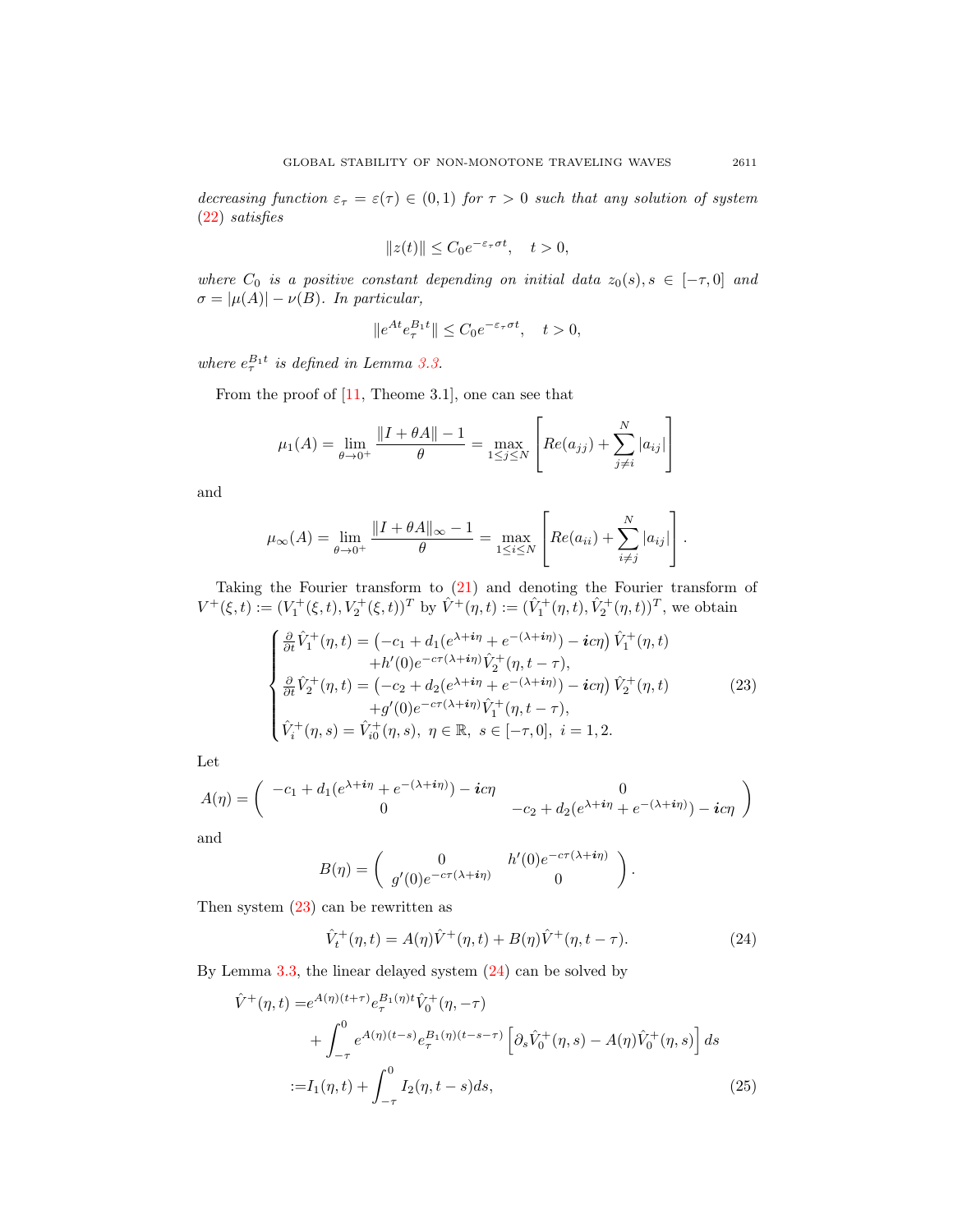where  $B_1(\eta) = B(\eta)e^{A(\eta)\tau}$ . Then by taking the inverse Fourier transform to [\(25\)](#page-12-2), one has

$$
V^{+}(\xi, t)
$$
\n
$$
= \mathcal{F}^{-1}[I_{1}](\xi, t) + \int_{-\tau}^{0} \mathcal{F}^{-1}[I_{2}](\xi, t - s)ds
$$
\n
$$
= \frac{1}{2\pi} \int_{-\infty}^{\infty} e^{i\xi\eta} e^{A(\eta)(t+\tau)} e_{\tau}^{B_{1}(\eta)t} \hat{V}_{0}^{+}(\eta, -\tau) d\eta
$$
\n
$$
+ \frac{1}{2\pi} \int_{-\tau}^{0} \int_{-\infty}^{\infty} e^{i\xi\eta} e^{A(\eta)(t-s)} e_{\tau}^{B_{1}(\eta)(t-s-\tau)} \left[ \partial_{s} \hat{V}_{0}^{+}(\eta, s) - A(\eta) \hat{V}_{0}^{+}(\eta, s) \right] d\eta ds.
$$
\n(27)

<span id="page-13-2"></span>**Lemma 3.5.** Let the initial data  $V_{i0}^{+}(\xi, s)$ ,  $i = 1, 2$ , be such that

<span id="page-13-0"></span>
$$
V_{i0}^+ \in C([-\tau, 0]; W^{1,1}(\mathbb{R})), \ \partial_s V_{i0}^+ \in L^1([-\tau, 0]; L^1(\mathbb{R})), \ i = 1, 2.
$$

Then

$$
||V_i^+(t)||_{L^{\infty}(\mathbb{R})} \le Ce^{-\mu_2 t} \text{ for } c \ge \max\{c_*, c^*\}, \ i = 1, 2,
$$

where  $\mu_2 > 0$  and  $C > 0$ .

*Proof.* According to [\(26\)](#page-13-0), we shall estimate  $\mathcal{F}^{-1}[I_1](\xi, t)$  and  $\int_{-\tau}^{0} \mathcal{F}^{-1}[I_2](\xi, t-s)ds$ , respectively. By the definition of  $\mu(\cdot)$  and  $\nu(\cdot)$ , we have

$$
\mu(A(\eta)) = \frac{\mu_1(A(\eta)) + \mu_{\infty}(A(\eta))}{2}
$$
  
= max { -c<sub>1</sub> + d<sub>1</sub>(e<sup>λ</sup> cos η + e<sup>-λ</sup> cos η), -c<sub>2</sub> + d<sub>2</sub>(e<sup>λ</sup> cos η + e<sup>-λ</sup> cos η)}  
= -c<sub>2</sub> + d<sub>2</sub>(e<sup>λ</sup> cos η + e<sup>-λ</sup> cos η)  
= -c<sub>2</sub> + d<sub>2</sub>(e<sup>λ</sup> + e<sup>-λ</sup>) cos η  
= - cλ + d<sub>2</sub>(e<sup>λ</sup> + e<sup>-λ</sup> - 2) - β - m(η),

where  $c_2 = c\lambda + 2d_2 + \beta$  and

$$
m(\eta) = d_2(1 - \cos \eta)(e^{\lambda} + e^{-\lambda}) \ge 0,
$$

since  $d_2 > d_1$ ,  $\alpha > \beta$  and  $d_2 - d_1 < \frac{\alpha - \beta}{2}$ , and

<span id="page-13-1"></span>
$$
\nu(B(\eta)) = \max\{h'(0), g'(0)\}e^{-\lambda c\tau}.
$$

By considering  $\lambda \in (\lambda_1^{\natural}(c), \lambda_2^{\natural}(c))$ , we get  $\mu(A(\eta)) < 0$  and  $\mu(A(\eta)) + \nu(B(\eta)) = -c\lambda + d_2(e^{\lambda} + e^{-\lambda} - 2) - \beta - m(\eta) + \max\{h'(0), g'(0)\}e^{-\lambda c \tau} < 0.$ 

Furthermore, we obtain

$$
|\mu(A(\eta))| - \nu(B(\eta)) = c\lambda - d_2(e^{\lambda} + e^{-\lambda} - 2) + \beta + m(\eta) - \max\{h'(0), g'(0)\}e^{-\lambda c\tau}
$$
  
= 
$$
-\mathcal{P}_2(\lambda, c) + m(\eta),
$$

where  $P_2(\lambda, c) = d_2(e^{\lambda} + e^{-\lambda} - 2) - c\lambda - \beta + \max\{h'(0), g'(0)\}e^{-\lambda c \tau} < 0$  for  $c >$  $\max\{c_*, c^*\}.$  It then follows from Lemma [3.4](#page-11-3) that there exists a decreasing function  $\varepsilon_{\tau} = \varepsilon(\tau) \in (0,1)$  such that

$$
\|e^{A(\eta)(t+\tau)}e^{B_1(\eta)t}\| \le C_1 e^{-\varepsilon_\tau(|\mu(A(\eta))|-\nu(B(\eta)))t} \le C_1 e^{-\varepsilon_\tau \mu_0 t}e^{-\varepsilon_\tau m(\eta)t},\tag{28}
$$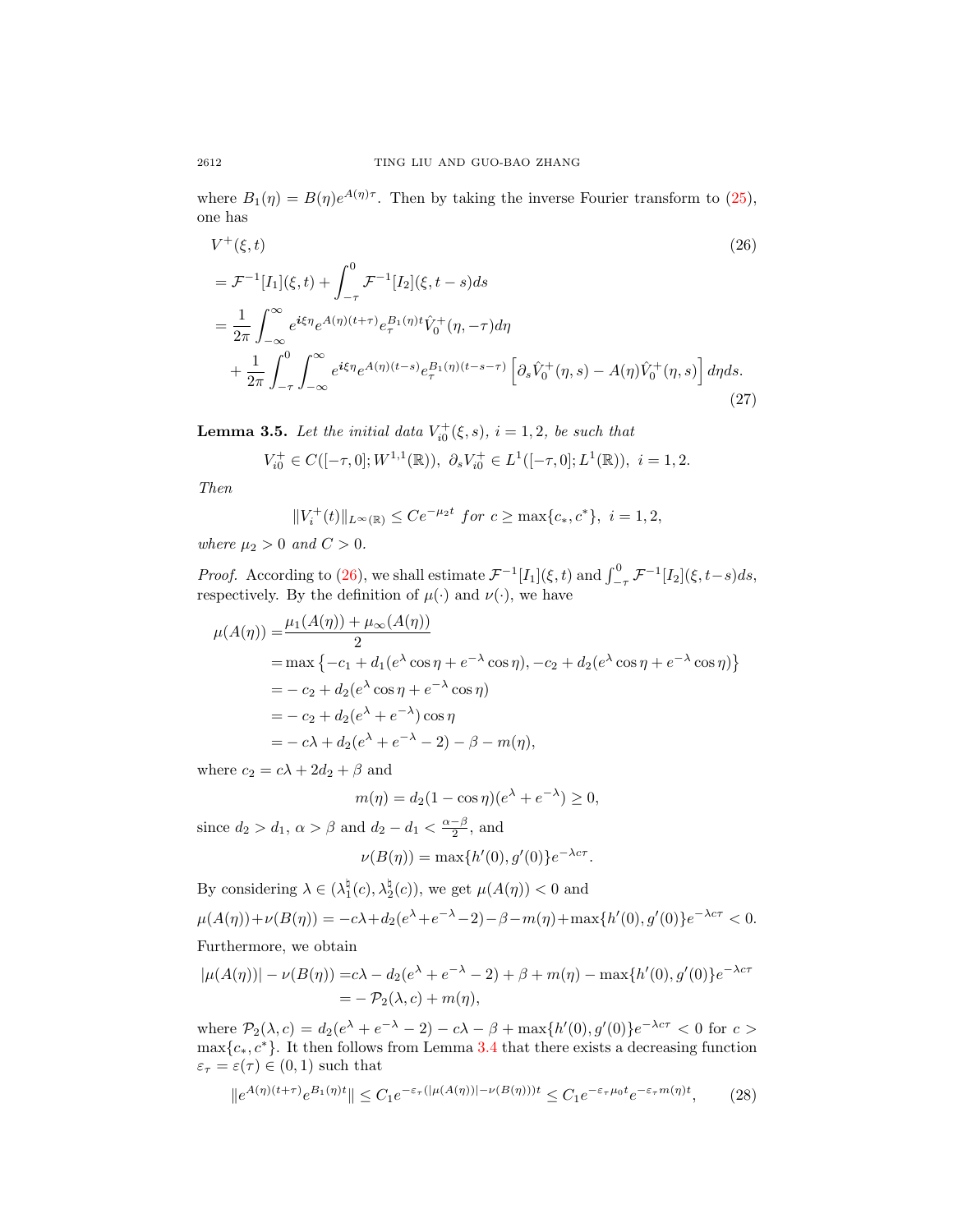where  $C_1$  is a positive constant and  $\mu_0 := -\mathcal{P}_2(\lambda, c) > 0$  with  $c > c^*$ . By the definition of Fourier's transform, we have

$$
\sup_{\eta \in \mathbb{R}} \|\hat{V}_0^+(\eta, -\tau)\| \le \int_{\mathbb{R}} \|V_0^+(\xi, -\tau)\| d\xi = \sum_{i=1}^2 \|V_{i0}^+(\cdot, -\tau)\|_{L^1(\mathbb{R})}.
$$

Applying [\(28\)](#page-13-1), we derive

$$
\sup_{\xi \in \mathbb{R}} \|\mathcal{F}^{-1}[I_1](\xi, t)\| = \sup_{\xi \in \mathbb{R}} \left\| \frac{1}{2\pi} \int_{-\infty}^{\infty} e^{i\xi \eta} e^{A(\eta)(t+\tau)} e^{B_1(\eta)t} \hat{V}_0^+(\eta, -\tau) d\eta \right\|
$$
  
\n
$$
\leq C \int_{-\infty}^{\infty} e^{-\varepsilon_{\tau} m(\eta)t} e^{-\varepsilon_{\tau} \mu_0 t} \|\hat{V}_0^+(\eta, -\tau)\| d\eta
$$
  
\n
$$
\leq C e^{-\varepsilon_{\tau} \mu_0 t} \sup_{\eta \in \mathbb{R}} \|\hat{V}_0^+(\eta, -\tau)\| \int_{-\infty}^{\infty} e^{-\varepsilon_{\tau} m(\eta)t} d\eta
$$
  
\n
$$
\leq C e^{-\mu_2 t} \sum_{i=1}^2 \|V_{i0}^+(\cdot, -\tau)\|_{L^1(\mathbb{R})}, \tag{29}
$$

with  $\mu_2 := \varepsilon_{\tau} \mu_0$ .

Note that

<span id="page-14-0"></span>
$$
\sup_{\eta \in \mathbb{R}} \|A(\eta)\hat{V}_0^+(\eta, s)\| \le C \sum_{i=1}^2 \|V_{i0}^+(\cdot, s)\|_{W^{1,1}(\mathbb{R})}.
$$

Similarly, we can obtain

$$
\sup_{\xi \in \mathbb{R}} \|\mathcal{F}^{-1}[I_2](\xi, t-s)\|
$$
\n
$$
= \sup_{\xi \in \mathbb{R}} \left\| \frac{1}{2\pi} \int_{-\infty}^{\infty} e^{i\xi \eta} e^{A(\eta)(t-s)} e^{B_1(\eta)(t-s-\tau)} \left[ \partial_s \hat{V}_0^+(\eta, s) - A(\eta) \hat{V}_0^+(\eta, s) \right] d\eta \right\|
$$
\n
$$
\leq C \int_{-\infty}^{\infty} e^{-\varepsilon_{\tau} m(\eta)(t-s)} e^{-\varepsilon_{\tau} \mu_0(t-s)} \left\| \partial_s \hat{V}_0^+(\eta, s) - A(\eta) \hat{V}_0^+(\eta, s) \right\| d\eta
$$
\n
$$
\leq C e^{-\varepsilon_{\tau} \mu_0 t} e^{\varepsilon_{\tau} \mu_0 s} \sup_{\eta \in \mathbb{R}} \left\| \partial_s \hat{V}_0^+(\eta, s) - A(\eta) \hat{V}_0^+(\eta, s) \right\| \int_{-\infty}^{\infty} e^{-\varepsilon_{\tau} m(\eta)(t-s)} d\eta.
$$

It then follows that

$$
\int_{-\tau}^{0} \sup_{\xi \in \mathbb{R}} \|\mathcal{F}^{-1}[I_2](\xi, t - s)\| ds
$$
\n
$$
\leq C e^{-\varepsilon_{\tau} \mu_0 t} \int_{-\tau}^{0} e^{\varepsilon_{\tau} \mu_0 s} \sup_{\eta \in \mathbb{R}} \left\| \partial_s \hat{V}_0^+(\eta, s) - A(\eta) \hat{V}_0^+(\eta, s) \right\| \int_{-\infty}^{\infty} e^{-\varepsilon_{\tau} m(\eta)(t - s)} d\eta ds
$$
\n
$$
\leq C e^{-\varepsilon_{\tau} \mu_0 t} \int_{-\tau}^{0} \|\partial_s V_0^+(\cdot, s)\|_{L^1(\mathbb{R})} + \|V_0^+(\cdot, s)\|_{W^{1,1}(\mathbb{R})} ds
$$
\n
$$
\leq C e^{-\varepsilon_{\tau} \mu_0 t} \left( \|\partial_s V_0^+(s)\|_{L^1([-{\tau, 0}]; L^1(\mathbb{R}))} + \|V_0^+(s)\|_{L^1([-{\tau, 0}]; W^{1,1}(\mathbb{R}))} \right).
$$
\n(30)

Substituting  $(29)$  and  $(30)$  to  $(26)$ , we obtain the following the decay rate

$$
\sum_{i=1}^{2} \|V_i^+(t)\|_{L^{\infty}(\mathbb{R})} \le Ce^{-\mu_2 t}.
$$

This proof is complete.

The following maximum principle is needed to obtain the crucial boundedness estimate of  $(\widetilde{V}_1, \widetilde{V}_2)$ , which has been proved in [\[17,](#page-18-13) Lemma 3.4].

<span id="page-14-1"></span> $\Box$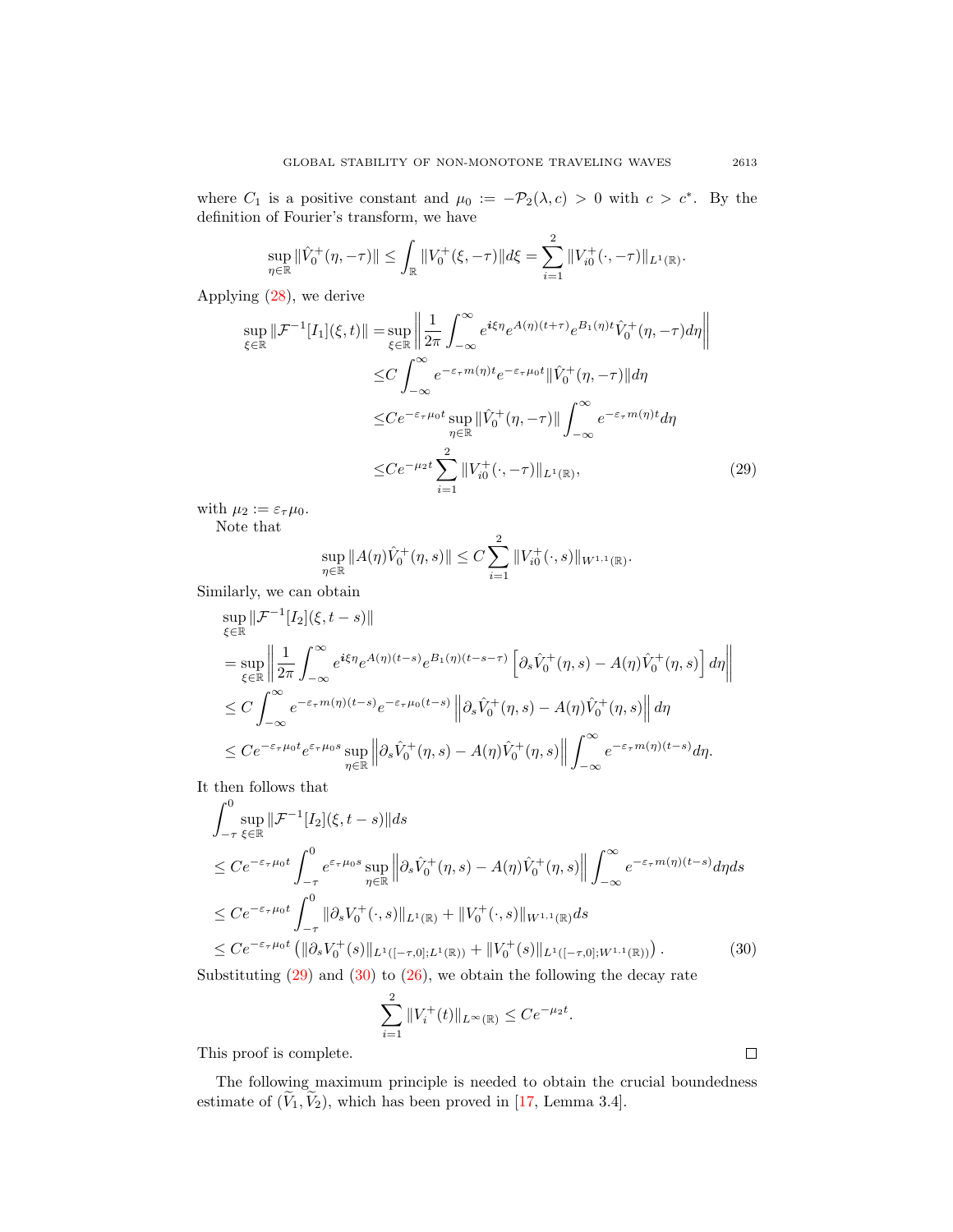<span id="page-15-1"></span>**Lemma 3.6.** Let  $T > 0$ . For any  $a_1, a_2 \in \mathbb{R}$  and  $\nu > 0$ , if the bounded function v satisfies

$$
\begin{cases} \frac{\partial v}{\partial t} + a_1 \frac{\partial v}{\partial \xi} + a_2 v - d e^{\nu} v(t, \xi + 1) - d e^{-\nu} v(t, \xi - 1) \ge 0, & (t, \xi) \in (0, T] \times \mathbb{R}, \\ v(0, \xi) \ge 0, & \xi \in \mathbb{R}, \end{cases}
$$
\n(31)

then  $v(t,\xi) \geq 0$  for all  $(t,\xi) \in (0,T] \times \mathbb{R}$ .

**Lemma 3.7.** When  $(V_{10}^{+}(\xi, s), V_{20}^{+}(\xi, s)) \geq (0, 0)$  for  $(\xi, s) \in \mathbb{R} \times [-\tau, 0]$ , then  $(V_1^+(\xi, t), V_2^+(\xi, t)) \ge (0, 0)$  for  $(\xi, t) \in \mathbb{R} \times [0, +\infty)$ .

*Proof.* When  $t \in [0, \tau]$ , we have  $t - \tau \in [-\tau, 0]$  and

$$
h'(0)e^{-\lambda c\tau}V_2^+(\xi - c\tau, t - \tau) = h'(0)e^{-\lambda c\tau}V_{20}^+(\xi - c\tau, t - \tau) \ge 0.
$$
 (32)

Applying  $(32)$  to the first equation of  $(21)$ , we get

$$
\begin{cases} V_{1t}^+ + cV_{1\xi}^+ + c_1V_1^+(\xi, t) - d_1e^{\lambda}V_1^+(\xi + 1, t) - d_1e^{-\lambda}V_1^+(\xi - 1, t) \\ \ge 0, \ (\xi, t) \in \mathbb{R} \times [0, \tau], \\ V_{10}^+(\xi, s) \ge 0, \ \xi \in \mathbb{R}, \ s \in [-\tau, 0]. \end{cases}
$$

By Lemma [3.6,](#page-15-1) we derive

<span id="page-15-2"></span><span id="page-15-0"></span>
$$
V_1^+(\xi, t) \ge 0, \quad (\xi, t) \in \mathbb{R} \times [0, \tau]. \tag{33}
$$

Similarly, we obtain

$$
\begin{cases}\nV_{2t}^+ + cV_{2\xi}^+ + c_2V_2^+(\xi, t) - d_2e^{\lambda}V_2^+(\xi + 1, t) - d_2e^{-\lambda}V_2^+(\xi - 1, t) \\
\ge 0, \ (\xi, t) \in \mathbb{R} \times [0, \tau], \\
V_{20}^+(\xi, s) \ge 0, \ \xi \in \mathbb{R} \ s \in [-\tau, 0].\n\end{cases}
$$

Using Lemma [3.6](#page-15-1) again, we obtain

<span id="page-15-4"></span><span id="page-15-3"></span>
$$
V_2^+(\xi, t) \ge 0, \quad (\xi, t) \in \mathbb{R} \times [0, \tau]. \tag{34}
$$

When  $t \in [n\tau, (n+1)\tau], n = 1, 2, \dots$ , repeating the above procedure step by step, we can similarly prove

$$
(V_1^+(\xi, t), V_2^+(\xi, t)) \ge (0, 0), \quad (\xi, t) \in \mathbb{R} \times [n\tau, (n+1)\tau]. \tag{35}
$$

Combining [\(33\)](#page-15-2), [\(34\)](#page-15-3) and [\(35\)](#page-15-4), we obtain  $(V_1^+(\xi, t), V_2^+(\xi, t)) \ge (0, 0)$  for  $(\xi, t) \in$  $\mathbb{R} \times [0, +\infty)$ . The proof is complete.

Now we establish the following crucial boundedness estimate for  $(\widetilde{V}_1, \widetilde{V}_2)$ .

<span id="page-15-6"></span>**Lemma 3.8.** Let  $(\widetilde{V}_1(\xi, t), \widetilde{V}_2(\xi, t))$  and  $(V_1^+(\xi, t), V_2^+(\xi, t))$  be the solutions of [\(18\)](#page-10-2) and [\(21\)](#page-11-0), respectively. When

<span id="page-15-5"></span>
$$
|\widetilde{V}_{i0}(\xi, s)| \le V_{i0}^+(\xi, s) \quad \text{for} \quad (\xi, s) \in \mathbb{R} \times [-\tau, 0], \ i = 1, 2,\tag{36}
$$

then

$$
|\widetilde{V}_i(\xi,t)| \le V_i^+(\xi,t) \quad \text{for} \quad (\xi,t) \in \mathbb{R} \times [0,+\infty), \ i=1,2.
$$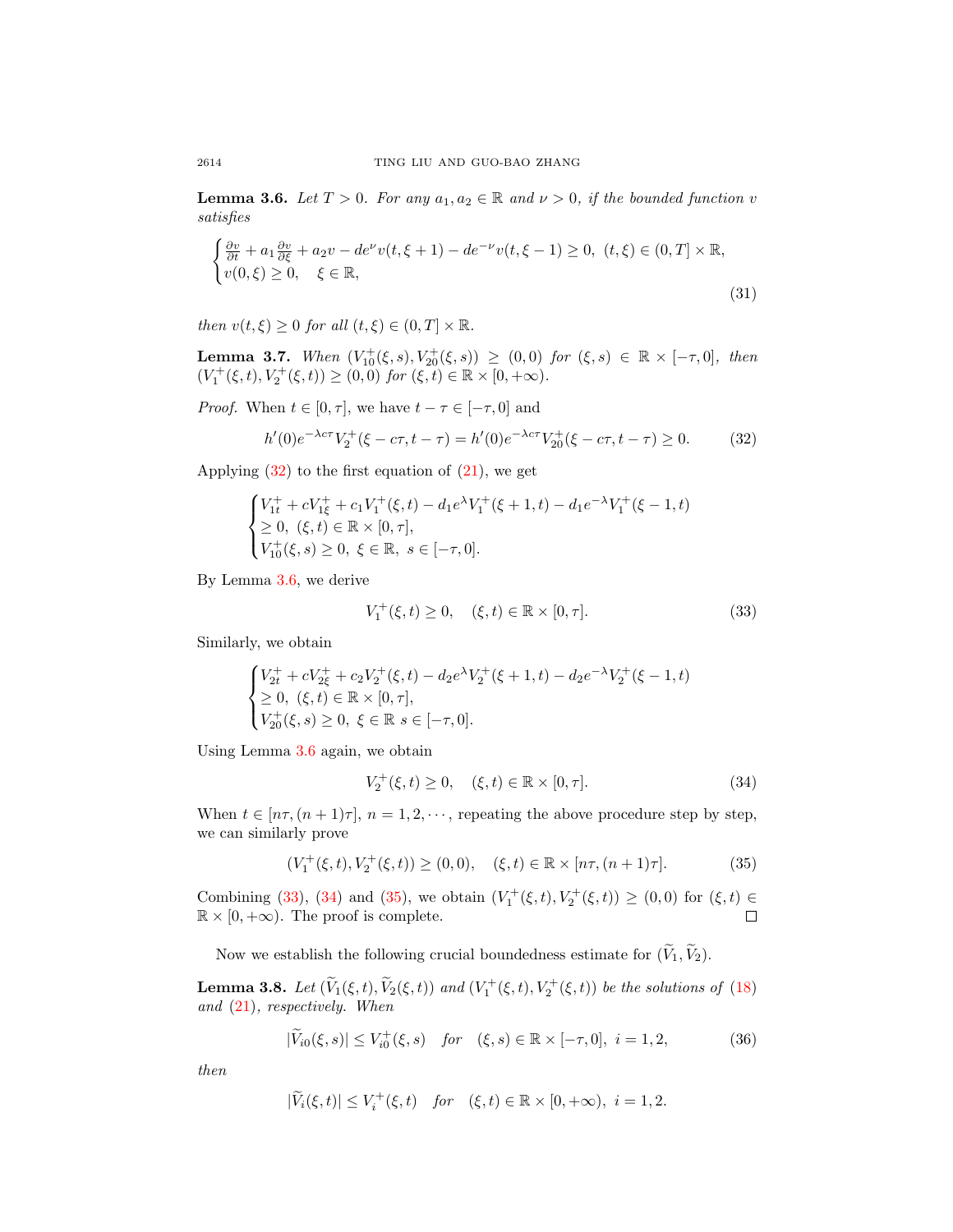*Proof.* First of all, we prove  $|\widetilde{V}_i(\xi, t)| \leq V_i^+(\xi, t)$  for  $t \in [0, \tau], i = 1, 2$ . In fact, when  $t \in [0, \tau]$ , namely,  $t - \tau \in [-\tau, 0]$ , it follows from [\(36\)](#page-15-5) that

<span id="page-16-0"></span>
$$
\begin{aligned} |\widetilde{V}_i(\xi - c\tau, t - \tau)| &= |\widetilde{V}_{i0}(\xi - c\tau, t - \tau)| \\ &\le V_{i0}^+(\xi - c\tau, t - \tau) \\ &= V_i^+(\xi - c\tau, t - \tau) \quad \text{for } (\xi, t) \in \mathbb{R} \times [0, \tau]. \end{aligned} \tag{37}
$$

Then by  $|h'(\tilde{\phi}_2)| < h'(0)$  and  $|g'(\tilde{\phi}_1)| < g'(0)$  and  $(37)$ , we get

$$
h'(0)e^{-\lambda c\tau}V_2^+(\xi - c\tau, t - \tau) \pm h'(\tilde{\phi}_2)e^{-\lambda c\tau}\tilde{V}_2(\xi - c\tau, t - \tau)
$$
  
\n
$$
\geq h'(0)e^{-\lambda c\tau}V_2^+(\xi - c\tau, t - \tau) - |h'(\tilde{\phi}_2)|e^{-\lambda c\tau}|\tilde{V}_2(\xi - c\tau, t - \tau)|
$$
  
\n
$$
\geq 0 \quad \text{for } (\xi, t) \in \mathbb{R} \times [0, \tau]
$$
 (38)

and

<span id="page-16-1"></span>
$$
g'(0)e^{-\lambda c\tau}V_1^+(\xi - c\tau, t - \tau) \pm g'(\tilde{\phi}_1)e^{-\lambda c\tau}\tilde{V}_1(\xi - c\tau, t - \tau)
$$
  
\n
$$
\geq 0 \quad \text{for } (\xi, t) \in \mathbb{R} \times [0, \tau].
$$
\n(39)

Let

$$
U_i^-(\xi, t) := V_i^+(\xi, t) - \widetilde{V}_i(\xi, t) \quad and \quad U_i^+(\xi, t) := V_i^+(\xi, t) + \widetilde{V}_i(\xi, t), \quad i = 1, 2.
$$
  
We are going to estimate  $U_i^{\pm}(\xi, t)$  respectively.

From [\(18\)](#page-10-2), [\(19\)](#page-10-0), [\(21\)](#page-11-0) and [\(38\)](#page-16-1), we see that  $U_1^-(\xi, t)$  satisfies

$$
\begin{cases}\nU_{1t}^- + cU_{1\xi}^- + c_1U_1^-(\xi, t) - d_1e^{\lambda}U_1^-(\xi + 1, t) - d_1e^{-\lambda}U_1^-(\xi - 1, t) \\
\ge 0, & (\xi, t) \in \mathbb{R} \times [0, \tau], \\
U_{10}^-(\xi, s) = V_{10}^+(\xi, s) - \widetilde{V}_{10}(\xi, s) \ge 0, & \xi \in \mathbb{R}, \ s \in [-\tau, 0].\n\end{cases}
$$

By Lemma [3.6,](#page-15-1) we obtain

<span id="page-16-2"></span>
$$
U_1^-(\xi,t) \ge 0, \quad (\xi,t) \in \mathbb{R} \times [0,\tau],
$$

namely,

$$
\widetilde{V}_1(\xi, t) \le V_1^+(\xi, t), \quad (\xi, t) \in \mathbb{R} \times [0, \tau]. \tag{40}
$$

Similarly, one has

$$
\begin{cases}\nU_{2t}^- + cU_{2\xi}^- + c_2U_2^-(\xi, t) - d_2e^{\lambda}U_2^-(\xi + 1, t) - d_2e^{-\lambda}U_2^-(\xi - 1, t) \\
\ge 0, & (\xi, t) \in \mathbb{R} \times [0, \tau], \\
U_{20}^-(\xi, s) = V_{20}^+(\xi, s) - \widetilde{V}_{20}(\xi, s) \ge 0, & \xi \in \mathbb{R}, \ s \in [-\tau, 0].\n\end{cases}
$$

Applying Lemma [3.6](#page-15-1) again, we have

<span id="page-16-3"></span>
$$
U_2^-(\xi,t)\geq 0,\quad (\xi,t)\in \mathbb{R}\times [0,\tau],
$$

i.e.,

$$
\widetilde{V}_2(\xi, t) \le V_2^+(\xi, t), \quad (\xi, t) \in \mathbb{R} \times [0, \tau]. \tag{41}
$$

On the other hand,  $U_1^+(\xi, t)$  satisfies

$$
\begin{cases}\nU_{1t}^+ + cU_{1\xi}^+ + c_1U_1^+(\xi, t) - d_1e^{\lambda}U_1^+(\xi + 1, t) - d_1e^{-\lambda}U_1^+(\xi - 1, t) \\
\ge 0, & (\xi, t) \in \mathbb{R} \times [0, \tau], \\
U_{10}^-(\xi, s) = V_{10}^+(\xi, s) - \widetilde{V}_{10}(\xi, s) \ge 0, & \xi \in \mathbb{R}, \ s \in [-\tau, 0].\n\end{cases}
$$

Then Lemma [3.6](#page-15-1) implies that

$$
U_1^+(\xi, t) = V_1^+(\xi, t) + \widetilde{V}_1(\xi, t) \ge 0, \quad (\xi, t) \in \mathbb{R} \times [0, \tau],
$$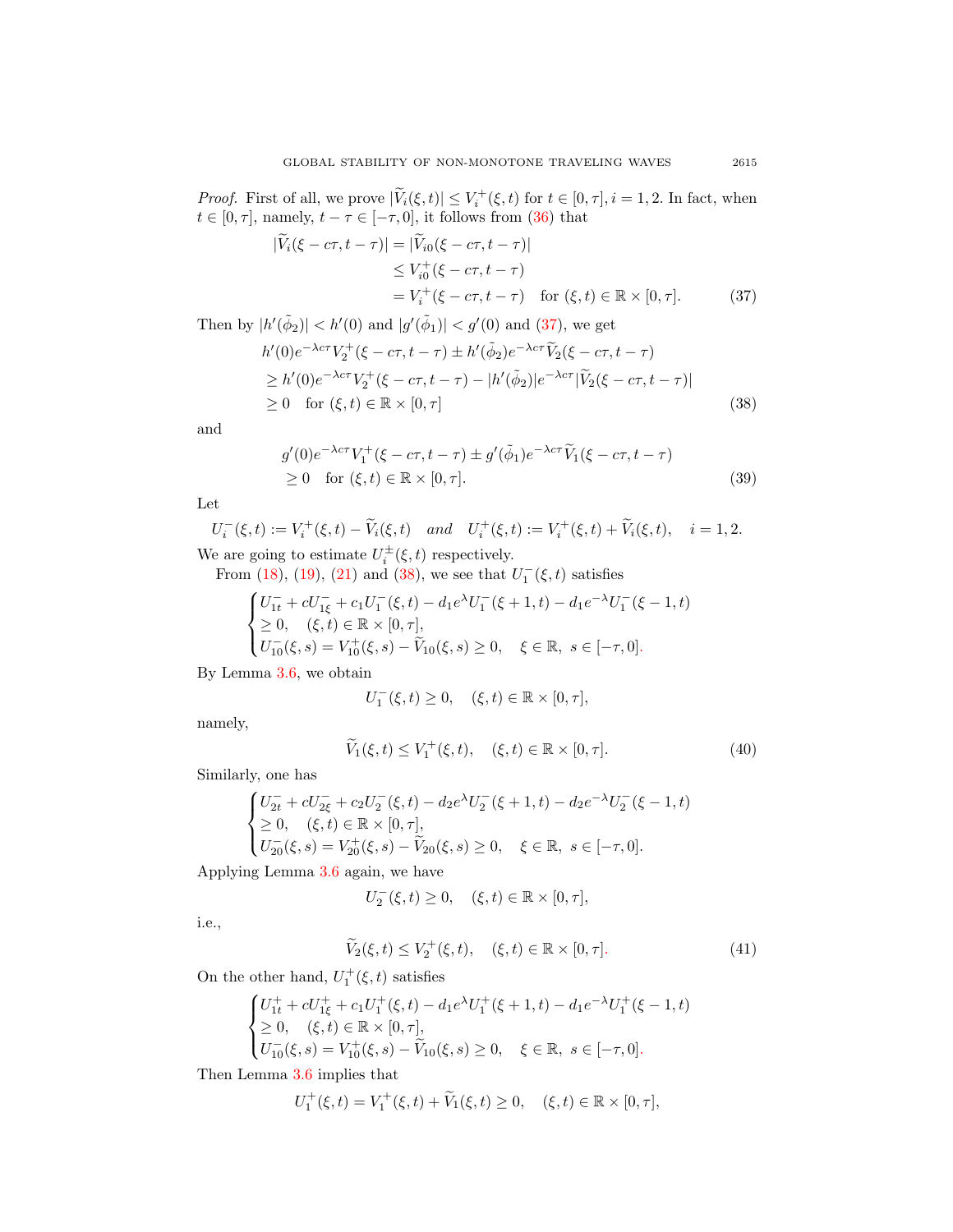that is,

<span id="page-17-0"></span>
$$
-V_1^+(\xi, t) \le \widetilde{V}_1(\xi, t), \quad (\xi, t) \in \mathbb{R} \times [0, \tau]. \tag{42}
$$

Similarly,  $U_2^+(\xi, t)$  satisfies

$$
\begin{cases}\nU_{2t}^+ + cU_{2\xi}^+ + c_2U_2^+(\xi, t) - d_2e^{\lambda}U_2^+(\xi + 1, t) - d_2e^{-\lambda}U_2^+(\xi - 1, t) \\
\ge 0, & (\xi, t) \in \mathbb{R} \times [0, \tau], \\
U_{20}^-(\xi, s) = V_{20}^+(\xi, s) - \widetilde{V}_{10}(\xi, s) \ge 0, & \xi \in \mathbb{R}, \ s \in [-\tau, 0].\n\end{cases}
$$

Therefore, we can prove that

$$
U_2^+(\xi, t) = V_2^+(\xi, t) + \widetilde{V}_2(\xi, t) \ge 0, \quad (\xi, t) \in \mathbb{R} \times [0, \tau],
$$

namely

$$
-V_2^+(\xi, t) \le \widetilde{V}_2(\xi, t), \quad (\xi, t) \in \mathbb{R} \times [0, \tau]. \tag{43}
$$

Combining  $(40)$  and  $(42)$ , we obtain

$$
|\widetilde{V}_1(\xi, t)| \le V_1^+(\xi, t) \quad \text{for} \quad (\xi, t) \in \mathbb{R} \times [0, \tau], \tag{44}
$$

and combining  $(41)$  and  $(43)$ , we prove

$$
|\widetilde{V}_2(\xi, t)| \le V_2^+(\xi, t) \quad \text{for} \quad (\xi, t) \in \mathbb{R} \times [0, \tau]. \tag{45}
$$

Next, when  $t \in [\tau, 2\tau]$ , namely,  $t - \tau \in [0, \tau]$ , based on [\(44\)](#page-17-2) and [\(45\)](#page-17-3), we can similarly prove

$$
|\widetilde{V}_i(\xi, t)| \le V_i^+(\xi, t) \quad \text{for} \quad (\xi, t) \in \mathbb{R} \times [\tau, 2\tau], \quad i = 1, 2.
$$

Repeating this procedure, we then further prove

$$
|\widetilde{V}_i(\xi,t)| \leq V_i^+(\xi,t), \ (\xi,t) \in \mathbb{R} \times [n\tau, (n+1)\tau], \quad n=1,2,\cdots,
$$

which implies

$$
|\widetilde{V}_i(\xi, t)| \le V_i^+(\xi, t) \quad \text{for} \quad (\xi, t) \in \mathbb{R} \times [0, \infty), \quad i = 1, 2.
$$

The proof is complete.

Let us choose  $V_{i0}^{+}(\xi, s)$  such that

$$
V_{i0}^+ \in C([-\tau, 0]; W^{1,1}(\mathbb{R})), \quad \partial_s V_{i0}^+ \in L^1([-\tau, 0]; L^1(\mathbb{R})),
$$

and

$$
V_{i0}^{+}(\xi, s) \ge |V_{i0}(\xi, s)|, \quad (\xi, s) \in \mathbb{R} \times [-\tau, 0], \ i = 1, 2.
$$

Combining Lemmas [3.5](#page-13-2) and [3.8,](#page-15-6) we can get the convergence rates for  $\widetilde{V}(\xi, t)$ .

**Lemma 3.9.** When  $\widetilde{V}_{i0} \in C([-\tau, 0]; W^{1,1}(\mathbb{R}))$  and  $\partial_s \widetilde{V}_{i0} \in L^1([-\tau, 0]; L^1(\mathbb{R}))$ , then  $\|\widetilde{V}_i(t)\|_{L^\infty(\mathbb{R})} \le Ce^{-\mu_2 t},$ 

for some  $\mu_2 > 0$ ,  $i = 1, 2$ .

<span id="page-17-4"></span>Lemma 3.10. It holds that

$$
\sup_{\xi \in (-\infty, x_0]} |V_i(\xi, t)| \le Ce^{-\mu_2 t}, \ i = 1, 2,
$$

for some  $\mu_2 > 0$ .

<span id="page-17-3"></span><span id="page-17-2"></span><span id="page-17-1"></span>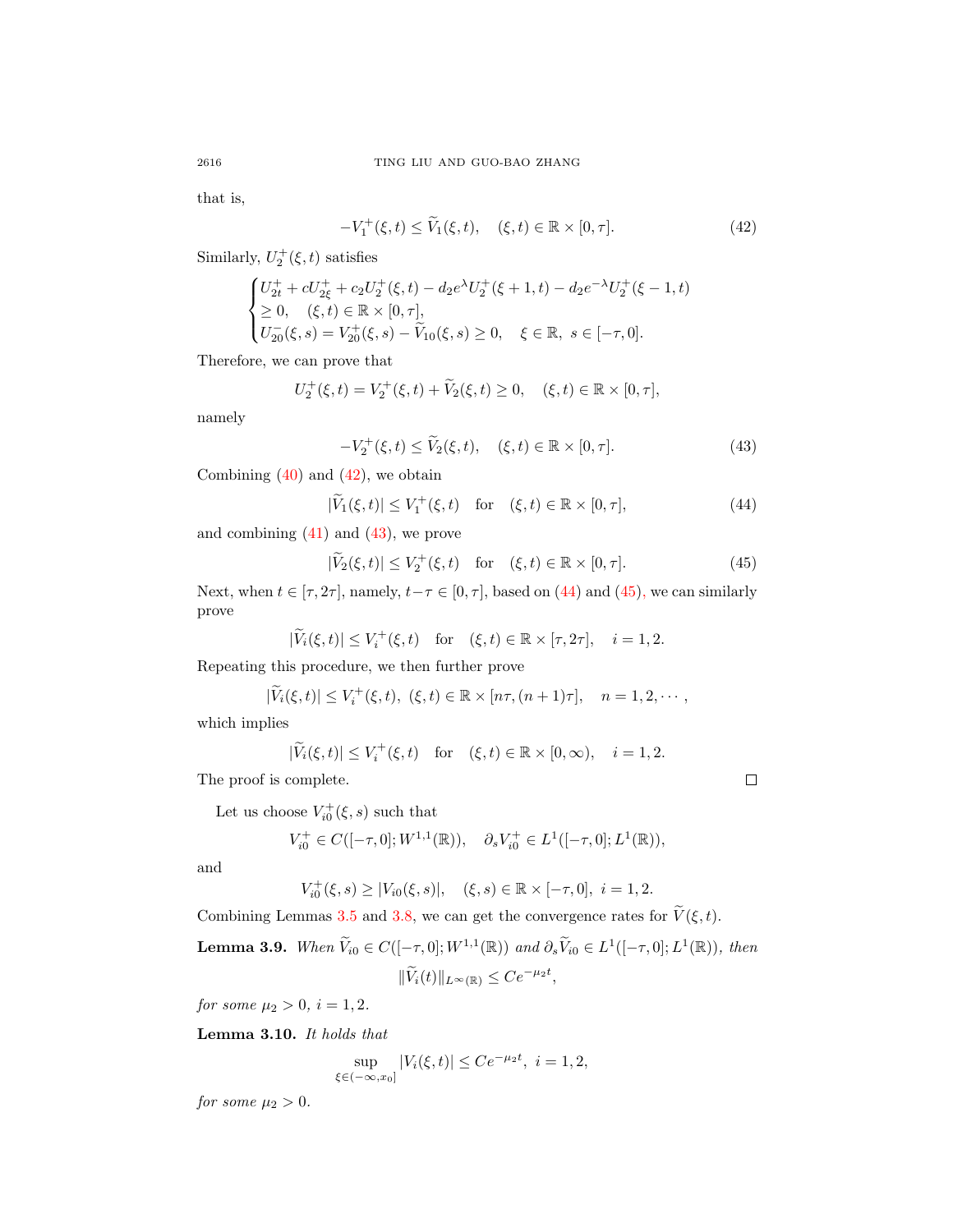Proof. Since  $V_i(\xi, t) = \sqrt{w(\xi)}V_i(\xi + x_0, t) = e^{-\lambda \xi}V_i(\xi + x_0, t)$  and  $\sqrt{w(\xi)} = e^{-\lambda \xi} \ge 1$ for  $\xi \in (-\infty, 0]$ , then we obtain

$$
\sup_{\in (-\infty,0]} |V_i(\xi + x_0,t)| \le ||\widetilde{V}_i(t)||_{L^{\infty}(\mathbb{R})} \le Ce^{-\mu_2 t},
$$

which implies

 $\xi$ 

$$
\sup_{\xi \in (-\infty, x_0]} |V_i(\xi, t)| \le Ce^{-\mu_2 t}.
$$

Thus, the estimate for the unshifted  $V(\xi, t)$  is obtained. The proof is complete.

Proof of Proposition 3.2. By Lemmas [3.2](#page-9-2) and [3.10,](#page-17-4) we immediately obtain [\(16\)](#page-9-3) for  $0 < \mu < \min\{\mu_1, \mu_2\}.$ □

Acknowledgments. We are grateful to the anonymous referee for careful reading and valuable comments which led to improvements of our original manuscript.

## **REFERENCES**

- <span id="page-18-8"></span>[\[1\]](http://www.ams.org/mathscinet-getitem?mr=MR1929888&return=pdf) X. Chen and J.-S. Guo, [Existence and asymptotic stability of traveling waves of discrete](http://dx.doi.org/10.1006/jdeq.2001.4153) [quasilinear monostable equations,](http://dx.doi.org/10.1006/jdeq.2001.4153) J. Differential Equations, 184 (2002), 549–569.
- <span id="page-18-10"></span>[\[2\]](http://www.ams.org/mathscinet-getitem?mr=MR3926148&return=pdf) G.-S. Chen, S.-L. Wu and C.-H. Hsu, [Stability of traveling wavefronts for a discrete diffusive](http://dx.doi.org/10.1016/j.jmaa.2019.01.079) [competition system with three species,](http://dx.doi.org/10.1016/j.jmaa.2019.01.079) J. Math. Anal. Appl., 474 (2019), 909–930.
- <span id="page-18-11"></span>[\[3\]](http://www.ams.org/mathscinet-getitem?mr=MR3345859&return=pdf) I.-L. Chern, M. Mei, X. Yang and Q. Zhang, [Stability of non-monotone critical traveling](http://dx.doi.org/10.1016/j.jde.2015.03.003) [waves for reaction-diffusion equations with time-delay,](http://dx.doi.org/10.1016/j.jde.2015.03.003) J. Differential Equations, 259 (2015), 1503–1541.
- <span id="page-18-1"></span>[\[4\]](http://www.ams.org/mathscinet-getitem?mr=MR1994271&return=pdf) S. A. Gourley and Y. Kuang, [Wavefronts and global stability in a time-delayed population](http://dx.doi.org/10.1098/rspa.2002.1094) [model with stage structure,](http://dx.doi.org/10.1098/rspa.2002.1094) R. Soc. Lond. Proc. Ser. A Math. Phys. Eng. Sci., 459 (2003), 1563–1579.
- <span id="page-18-9"></span>[\[5\]](http://www.ams.org/mathscinet-getitem?mr=MR3303176&return=pdf) S. Guo and J. Zimmer, [Stability of traveling wavefronts in discrete reaction-diffusion equations](http://dx.doi.org/10.1088/0951-7715/28/2/463) [with nonlocal delay effects,](http://dx.doi.org/10.1088/0951-7715/28/2/463) Nonlinearity, 28 (2015), 463-492.
- <span id="page-18-15"></span>[6] C.-H. Hsu, J.-J. Lin and T.-S. Yang, [Traveling wave solutions for delayed lattice reaction](http://dx.doi.org/10.1093/imamat/hxt039)[diffusion systems,](http://dx.doi.org/10.1093/imamat/hxt039) IMA J. Appl. Math., 80 (2015), 302–323.
- <span id="page-18-0"></span>[\[7\]](http://www.ams.org/mathscinet-getitem?mr=MR3784990&return=pdf) C.-H. Hsu, T.-S. Yang and Z. Yu, [Existence and exponential stability of traveling waves for](http://dx.doi.org/10.1088/1361-6544/aa99a1) [delayed reaction-diffusion systems,](http://dx.doi.org/10.1088/1361-6544/aa99a1) Nonlinearity, 31 (2018), 838–863.
- <span id="page-18-14"></span>[\[8\]](http://www.ams.org/mathscinet-getitem?mr=MR3349426&return=pdf) C. Hu and B. Li, [Spatial dynamics for lattice differential equations with a shifting habitat,](http://dx.doi.org/10.1016/j.jde.2015.03.025) J. Differential Equations, 259 (2015), 1967–1989.
- <span id="page-18-2"></span>[\[9\]](http://www.ams.org/mathscinet-getitem?mr=MR3490056&return=pdf) Y. Li, W.-T. Li and Y.-R. Yang, [Stability of traveling waves of a diffusive susceptible-infective](http://dx.doi.org/10.1063/1.4947106)[removed \(SIR\) epidemic model,](http://dx.doi.org/10.1063/1.4947106) J. Math. Phys., 57 (2016), 041504, 28 pp.
- <span id="page-18-3"></span>[\[10\]](http://www.ams.org/mathscinet-getitem?mr=MR3174173&return=pdf) C.-K. Lin, C.-T. Lin, Y. Lin and M. Mei, [Exponential stability of nonmonotone traveling](http://dx.doi.org/10.1137/120904391) [waves for Nicholson's blowflies equation,](http://dx.doi.org/10.1137/120904391) SIAM J. Math. Anal., 46 (2014), 1053-1084.
- <span id="page-18-16"></span>[\[11\]](http://www.ams.org/mathscinet-getitem?mr=MR3927430&return=pdf) Z. Ma, R. Yuan, Y. Wang and X. Wu, [Multidimensional stability of planar traveling waves](http://dx.doi.org/10.3934/cpaa.2019093) [for the delayed nonlocal dispersal competitive Lotka-Volterra system,](http://dx.doi.org/10.3934/cpaa.2019093) Commu. Pure Appl. Anal., 18 (2019), 2069–2091.
- <span id="page-18-4"></span>[\[12\]](http://www.ams.org/mathscinet-getitem?mr=MR2523688&return=pdf) M. Mei, C.-K. Lin, C.-T. Lin and J. W.-H. So, [Traveling wavefronts for time-delayed reaction](http://dx.doi.org/10.1016/j.jde.2008.12.026)[diffusion equation: \(I\) local nonlinearity,](http://dx.doi.org/10.1016/j.jde.2008.12.026) J. Differential Equations, 247 (2009), 495-510.
- <span id="page-18-5"></span>[\[13\]](http://www.ams.org/mathscinet-getitem?mr=MR2418127&return=pdf) M. Mei and J. W.-H. So, [Stability of strong traveling waves for a nonlocal time-delayed](http://dx.doi.org/10.1017/S0308210506000333) [reaction-diffusion equation,](http://dx.doi.org/10.1017/S0308210506000333) Proc. Roy. Soc. Edinburgh Sect. A, 138 (2008), 551–568.
- <span id="page-18-6"></span>[\[14\]](http://www.ams.org/mathscinet-getitem?mr=MR2068117&return=pdf) M. Mei, J. W.-H. So, M. Y. Li and S. S. P. Shen, [Asymptotic stability of traveling waves](http://dx.doi.org/10.1017/S0308210500003358) [for the Nicholson's blowflies equation with diffusion,](http://dx.doi.org/10.1017/S0308210500003358) Proc. Roy. Soc. Edinburgh Sect. A, 134 (2004), 579–594.
- <span id="page-18-12"></span>[\[15\]](http://www.ams.org/mathscinet-getitem?mr=MR3879945&return=pdf) M. Mei, K. Zhang and Q. Zhang, Global stability of traveling waves with oscillations for time-delayed reaction-diffusion equations, *Int. J. Numer. Anal. Model.*, **16** (2019), 375–397.
- <span id="page-18-7"></span>[\[16\]](http://www.ams.org/mathscinet-getitem?mr=MR1740724&return=pdf) H. L. Smith and X.-Q. Zhao, [Global asymptotical stability of traveling waves in delayed](http://dx.doi.org/10.1137/S0036141098346785) [reaction-diffusion equations,](http://dx.doi.org/10.1137/S0036141098346785) SIAM J. Math. Anal., 31 (2000), 514–534.
- <span id="page-18-13"></span>[\[17\]](http://www.ams.org/mathscinet-getitem?mr=MR4124552&return=pdf) T. Su and G.-B. Zhang, [Global stability of non-monotone noncritical traveling waves for](http://dx.doi.org/10.11650/tjm/190901) [a discrete diffusion equation with a convolution type nonlinearity,](http://dx.doi.org/10.11650/tjm/190901) Taiwanese J. Math., 24 (2020), 937–957.